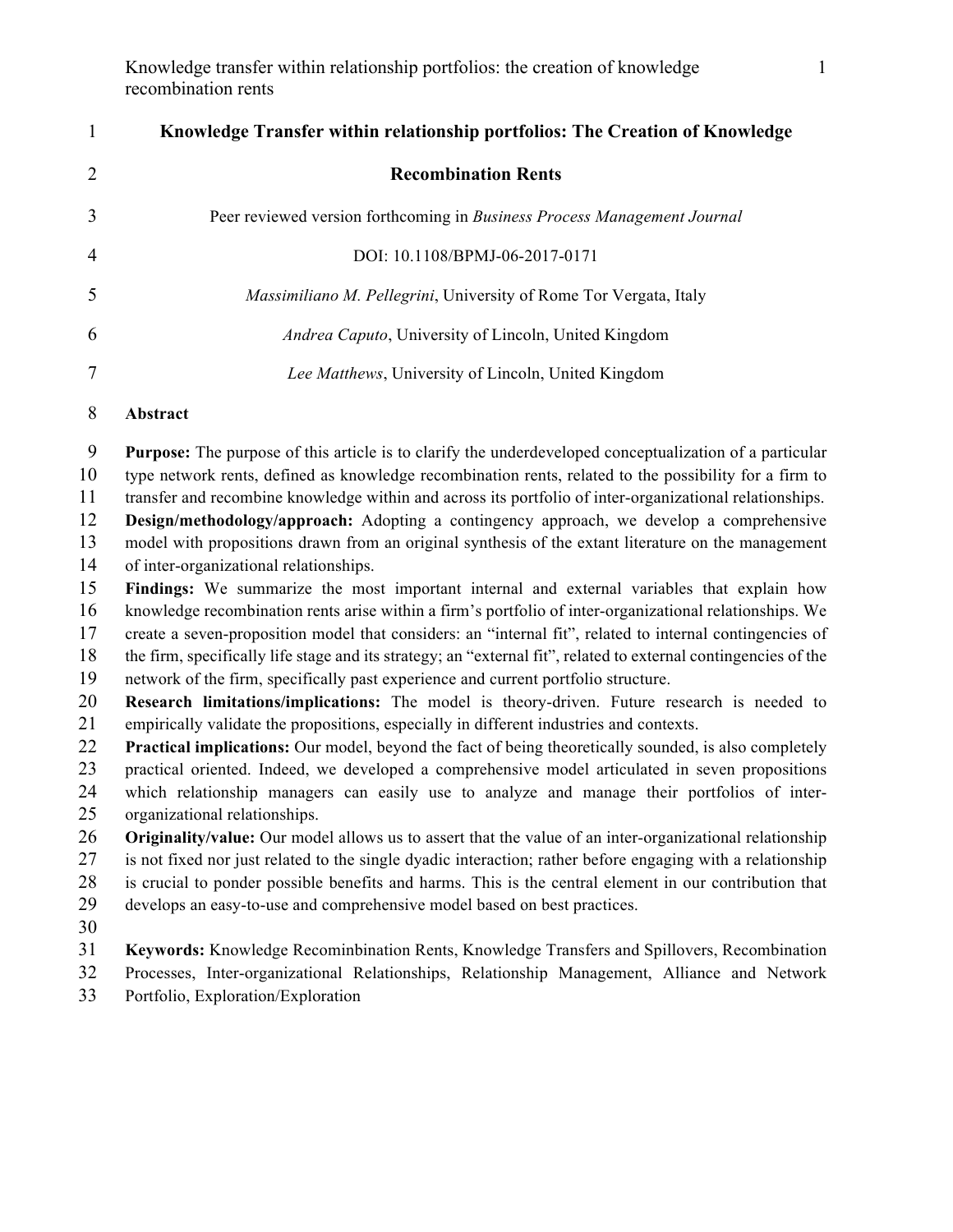#### **Introduction**

 In recent years, the strategic management of knowledge has increasingly turned its attention to the relational rents that can be created through inter-organizational relationships, 37 partnerships, and alliances (Dyer & Singh, 1998). An impressive body of literature has emerged in order to understand how organizations can create relational rents through the transfer of knowledge *within* individual inter-organizational relationships. However, it is less clear how knowledge is transferred across the relationships within a company's portfolio of relationships. This represents a significant gap within the literature as the ability to transfer knowledge across a portfolio of relationships is vitally important for organizations as it allows them to understand what is the potential for recombining the different knowledges residing in different relationships to create new sources of rent, henceforth known as 'knowledge recombination rents'. Within the extant literature on knowledge transfer and relational rents, relational rents are typically conceptualized at the level of the dyad and focus on the idiosyncratic matching of jointly owned resources, shared capabilities and the coordinated efforts of both organizations *within* a given relationship (Dyer & Singh, 1998; Lavie, 2006). While this

concept of dyadic rent is useful for understanding knowledge transfer within individual inter-

organizational relationships, it has a number of limitations as a tool for understanding how

knowledge is transferred across relationships within a portfolio to create knowledge

recombination rents. First, relationships are not isolated, unrelated business processes but

occur simultaneously and reciprocal influences especially for the most innovative

organizations (Powell, Koput, & Smith-Doerr, 1996). Second, the portfolio space in which

such relationships are managed is not merely a frame for these business processes but rather a

factor influencing the structure and evolution of relationships (Gulati, 1998). In recognition

of these facts, inter-organizational studies have expanded the focus from the dyadic level to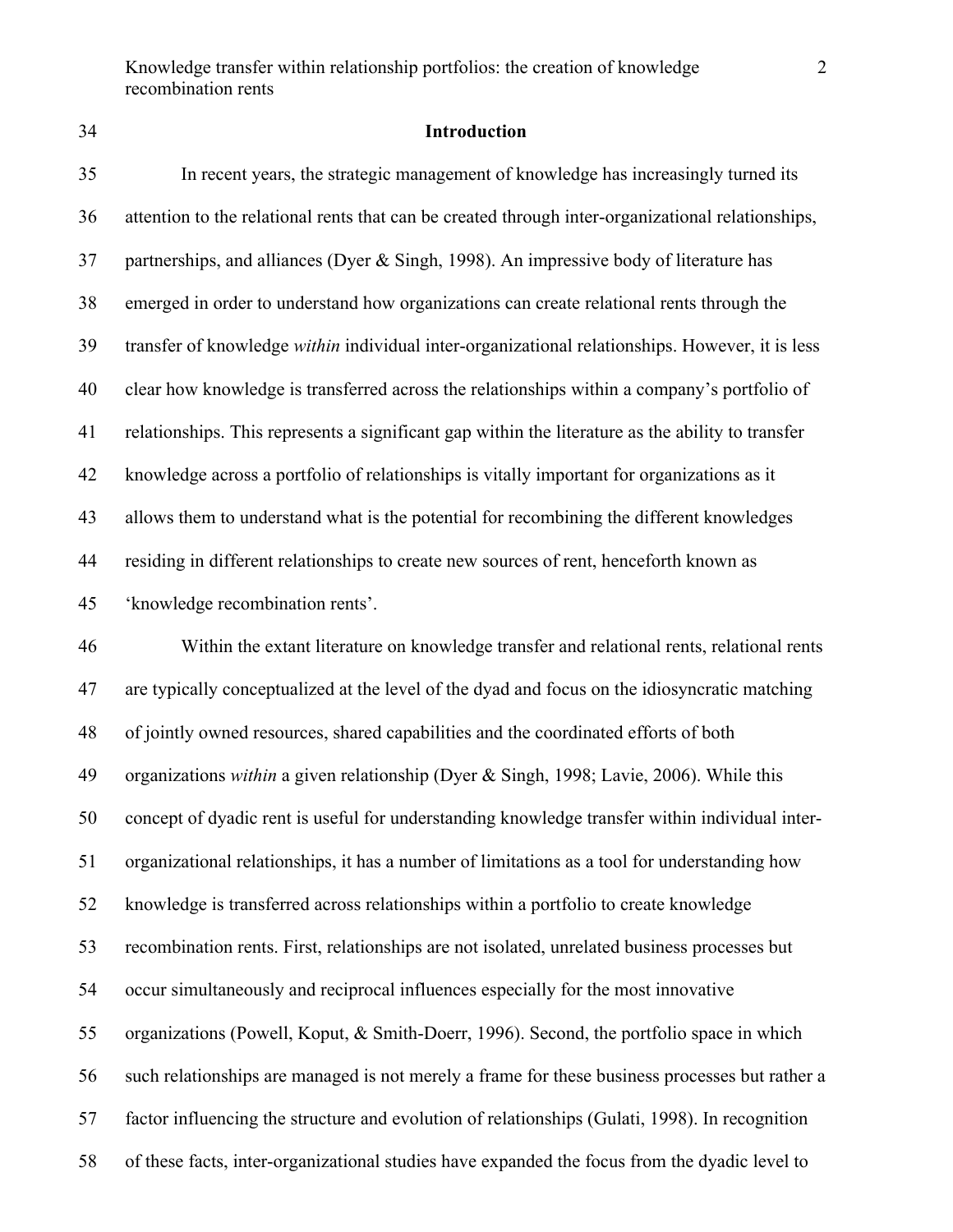the network level of a firm (Yang, Lin, & Lin, 2010). This network approach facilitates a better understanding of how organization manage their entire portfolio of relationships alliances (Zhao, 2014) and manage these business processes more holistically to produce knowledge recombination rents. Despite the extensive debate on the topic (e.g. Lavie, 2006; Rothaermel & Deeds, 2004; Sidhu, Commandeur & Volberda, 2007), the extant literature is still lacking a clear and analytic representation of the rents that arise from the recombination of firms' knowledge within a portfolio of relationships and this is exactly the gap that we aim to fill in this paper with our novel concept of 'knowledge recombination rents'. Thus, this paper, is positioned within the broader field of studies investigating the impact of managing knowledge on partnership strategies, and aims at answering the following research question: What conditions and factors increase knowledge recombination rents within a company's portfolio of relationships? We developed a model made of seven propositions on the nature and development of these *knowledge recombination rents*. Consistent with the extant literature (e.g., Ronald S Burt, 2000; Jiang, Tao, & Santoro, 2010; Koka & Prescott, 2008; Pett & Clay Dibrell, 2001; Zhao, 2014), we adopt a contingency approach (e.g., Pratono, 2016; Zaheer & Bell, 2005) in order to focus on the internal and external conditions of fit (Zajac, Kraatz, & Bresser, 2000) that determine how firms are able to create potential knowledge recombination rents through their portfolio of inter-organizational relationships. We are determining what is the potential value of such knowledge transfer as in purely RV approach, which indeed interprets relational value as a combination of resources 80 and capability strategically developed and deployed (Dyer & Singh, 1998), rather than the dynamic capabilities approach (Zollo & Winter, 2002), which is more interested in studying

processes and routines apt to catch such relational value (Lorenzoni & Lipparini, 1999).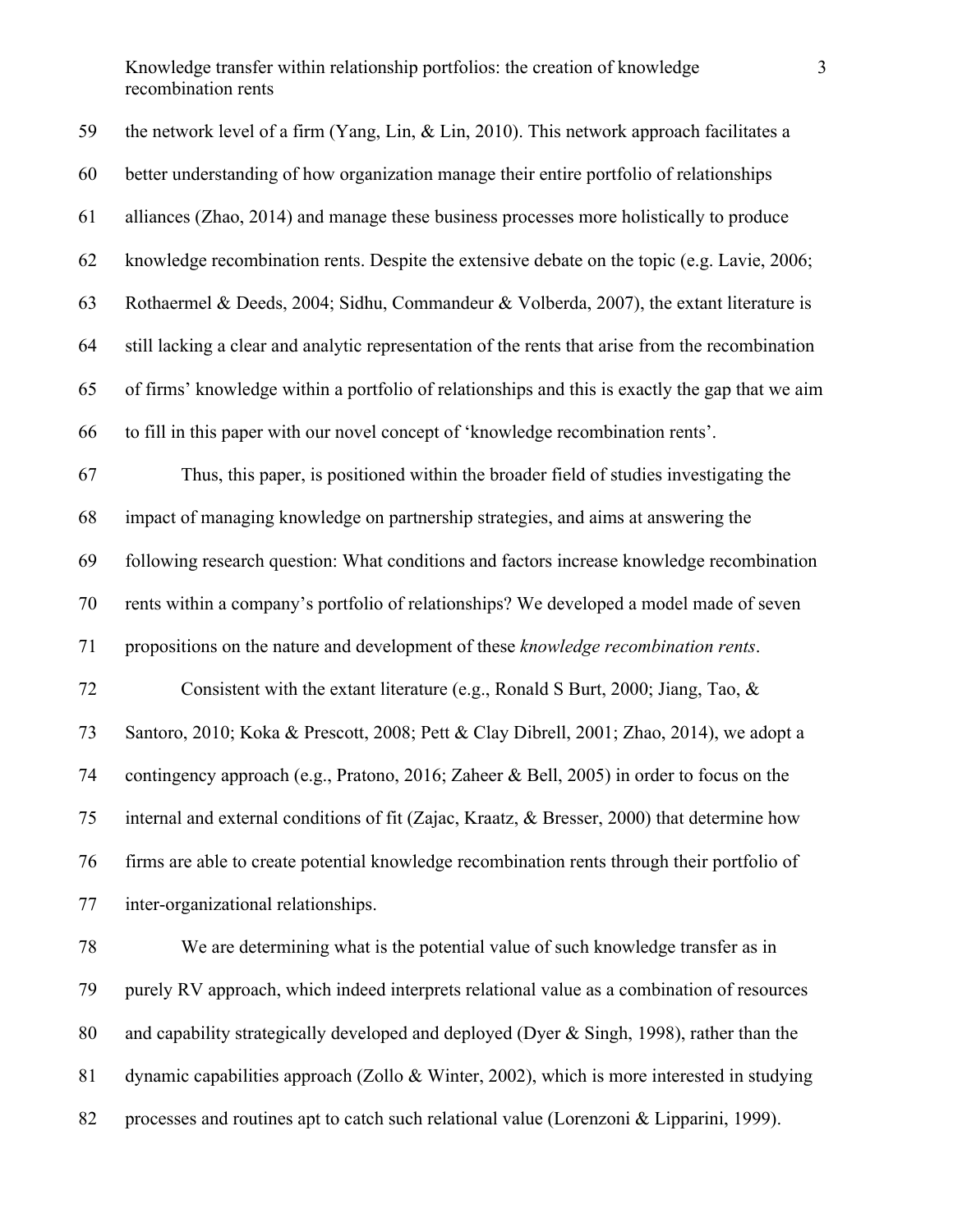| 83                                     | The contribution of our work to the literature is twofold. The first contribution is          |
|----------------------------------------|-----------------------------------------------------------------------------------------------|
| 84                                     | theoretical. We present a holistic framework that is able to show how a company can           |
| 85                                     | recombine knowledge within its portfolio of relationships and thus deepens our                |
| 86                                     | understanding of the most important aspects that should be considered ex-ante before          |
| 87                                     | starting. The second contribution is practical. The framework can be used by organizations as |
| 88                                     | an "easy to use" tool based on seven points that managers can use in the strategic planning   |
| 89                                     | process for their portfolios of inter-organizational relationships.                           |
| 90                                     | The paper is structured as follows: a problem statement made in this introduction, our        |
| 91                                     | model of knowledge recombination rents is presented in the 'Model Development' section;       |
| 92                                     | next seven propositions present the contingencies that will determine the possibilities for   |
| 93                                     | knowledge recombination rents within a portfolio of relationships; next, we discuss the       |
| 94                                     | managerial implications of each proposition; and finally, we discuss conclusions, limitations |
| 95                                     | and future research directions.                                                               |
|                                        |                                                                                               |
| 96                                     |                                                                                               |
| 97                                     | <b>Model Development</b>                                                                      |
| 98                                     | Extension of the concept of relational rents to the portfolio level                           |
| 99                                     | The foundational theory upon which our theoretical model is constructed is that of the        |
|                                        | relational view (RV). This theory states that a relationship can provide a unique source of   |
|                                        | profit through the jointly created and idiosyncratic elements developed within the context of |
|                                        | an inter-organizational relation (Dyer $\&$ Singh, 1998). This type of profit is known as     |
|                                        | relational rent and is defined as:                                                            |
|                                        | "supernormal profit jointly generated in an exchange relationship that cannot be              |
| 100<br>101<br>102<br>103<br>104<br>105 | generated by either firm in isolation and can only be created through the joint idiosyncratic |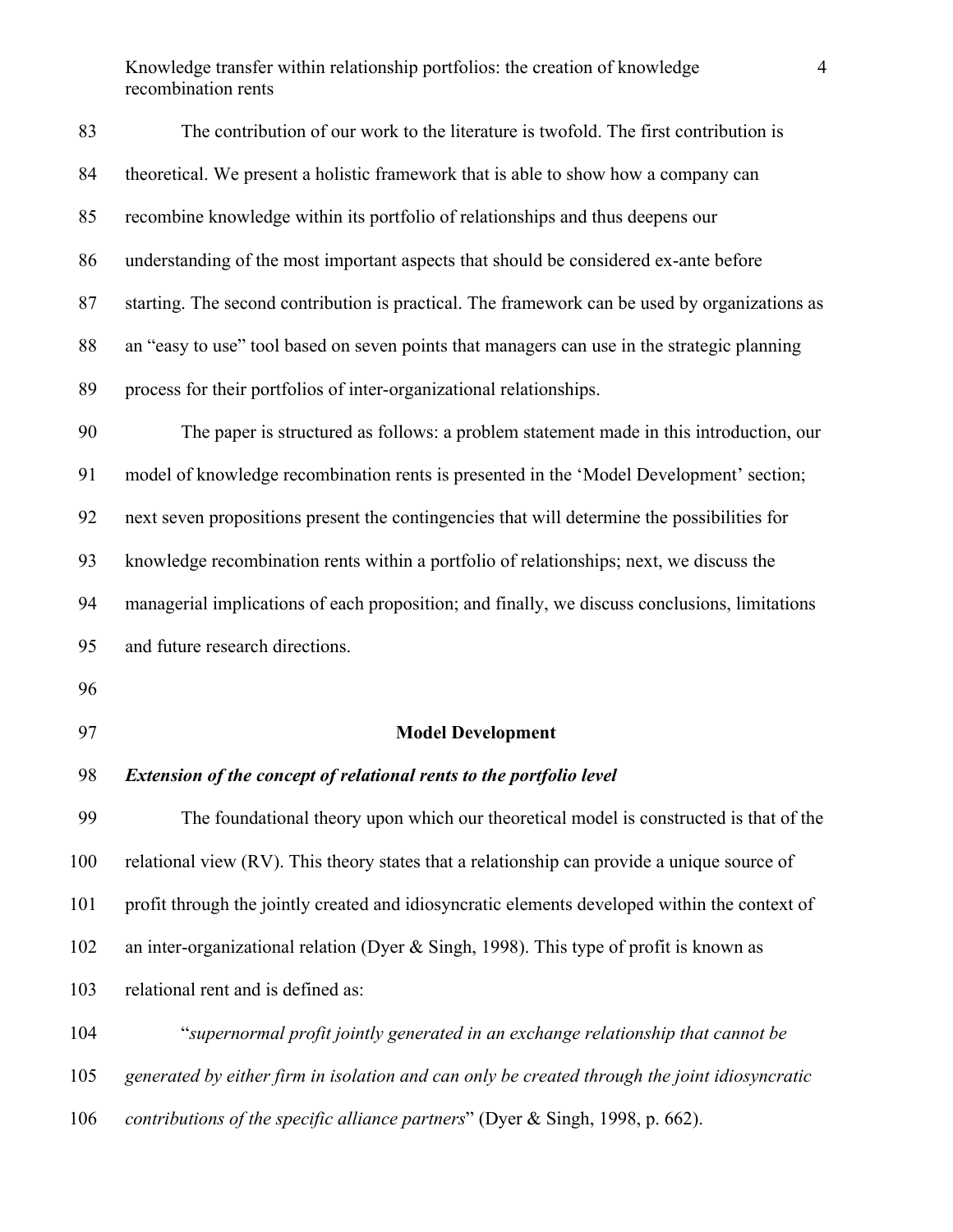In this paper, we adopt an extended concept of relational rent that draws upon the concepts of *appropriated relational rents* and *spillover rents* (Lavie, 2006). Appropriated relational rents come from the "real" interaction between two parties, *i.e.* they are outcomes of the process of sharing resources. In Lavie's vision, they are called *appropriated* in as much as jointly achieved outcomes can be appropriated depending upon the absorptive capacity, bargain power and opportunism of the parties to the relationship. *Spillover rents*, also known as knowledge leakages, are rents derived from an unintended effect of levering a resource. Examples of such spillovers include the imitation of technologies, business models or productive layouts and the copying of patented products. Opportunistic behaviour, bargaining power and absorptive capacity have positive influences on the creation of these rents while mechanisms of isolation reduce it (Lavie, 2006). Our model uses Lavie's (2006) concept of extended relational rent to explore how knowledge is transferred and recombined within the firm's portfolio of inter-organizational relationships, which we conceptualize as the ego-network space that consists of the set of relationships a firm has with other organizations and the recombination of different firms' knowledge patrimonies (e.g., Jin-Hai, Anderson, & Harrison, 2003; Kogut & Zander, 1992; LeLoarne & Maalaoui, 2015). Indeed, we argue that a complete understanding of relational rents can only be achieved with a complex three level model consisting of: internal rents, i.e. the idiosyncratic combination of internal resources and capability belonging to a firm; relational rents, i.e. the appropriated relational rents and spillovers, which are the idiosyncratic synergies achievable in a relationship (Lavie, 2006); and finally, knowledge

recombination rents that are achieved at the portfolio level. In the RV literature, the final

129 perspective is underdeveloped (Provan, Fish, & Sydow, 2007) and will be developed within

our model.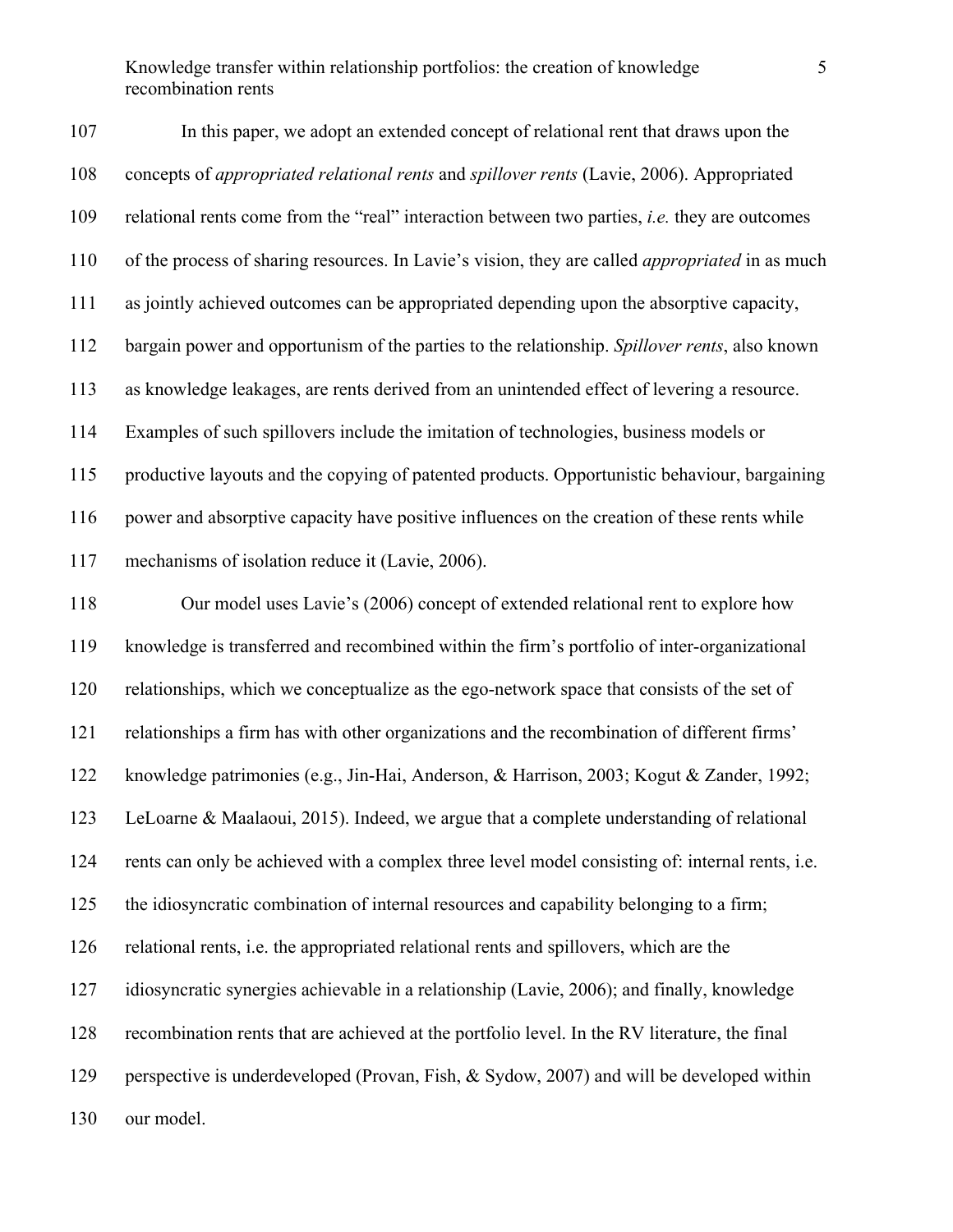| 131 | The three pillars of knowledge recombination rents                                                     |
|-----|--------------------------------------------------------------------------------------------------------|
| 132 | Our concept of knowledge recombination rents consists of three pillars, which are                      |
| 133 | presented in Table1 below.                                                                             |
| 134 | **** Insert Table 1 about here****                                                                     |
| 135 |                                                                                                        |
| 136 | The first pillar delineates what knowledge recombination rents are. Our basic                          |
| 137 | definition of knowledge recombination rent is the rent that results from the recombination of          |
| 138 | multiple knowledges among multiple relationship partners. This represents a departure from             |
| 139 | the extant literature, which has tended to focus on the recombination of knowledge between             |
| 140 | two relationship partners (e.g., Lavie, 2006).                                                         |
| 141 | The second pillar concerns how these rents are generated. To understand this, we need                  |
| 142 | to differentiate between <i>potential</i> and <i>realized</i> knowledge recombination rents. Potential |
| 143 | recombination rents are the range of opportunities that exist to recombine knowledge within a          |
| 144 | portfolio of inter-organizational relationships. As we premised, our model explains how to             |
| 145 | evaluate and spot potential knowledge recombination rents that can arise from a specific               |
| 146 | configuration of a firm's inter-organizational relationships portfolio. Thus, in line with a RV        |
| 147 | approach (Dyer $\&$ Singh, 1998), we are concerned about individuating specific conditions             |
| 148 | and configurations of a portfolio.                                                                     |
| 149 |                                                                                                        |
| 150 | Realized recombination rents instead are those that the firm is actually able to                       |
| 151 | appropriate within the real relationship context. This second step instead is more related to          |
| 152 | the dynamic capabilities possessed by the firm, such its relational capability and absorption          |

capacity just to name a few of the most important for these matters (Lorenzoni & Lipparini,

1999; Zollo & Winter, 2002). However, due to space constrains, this second aspect is not

included in the present study.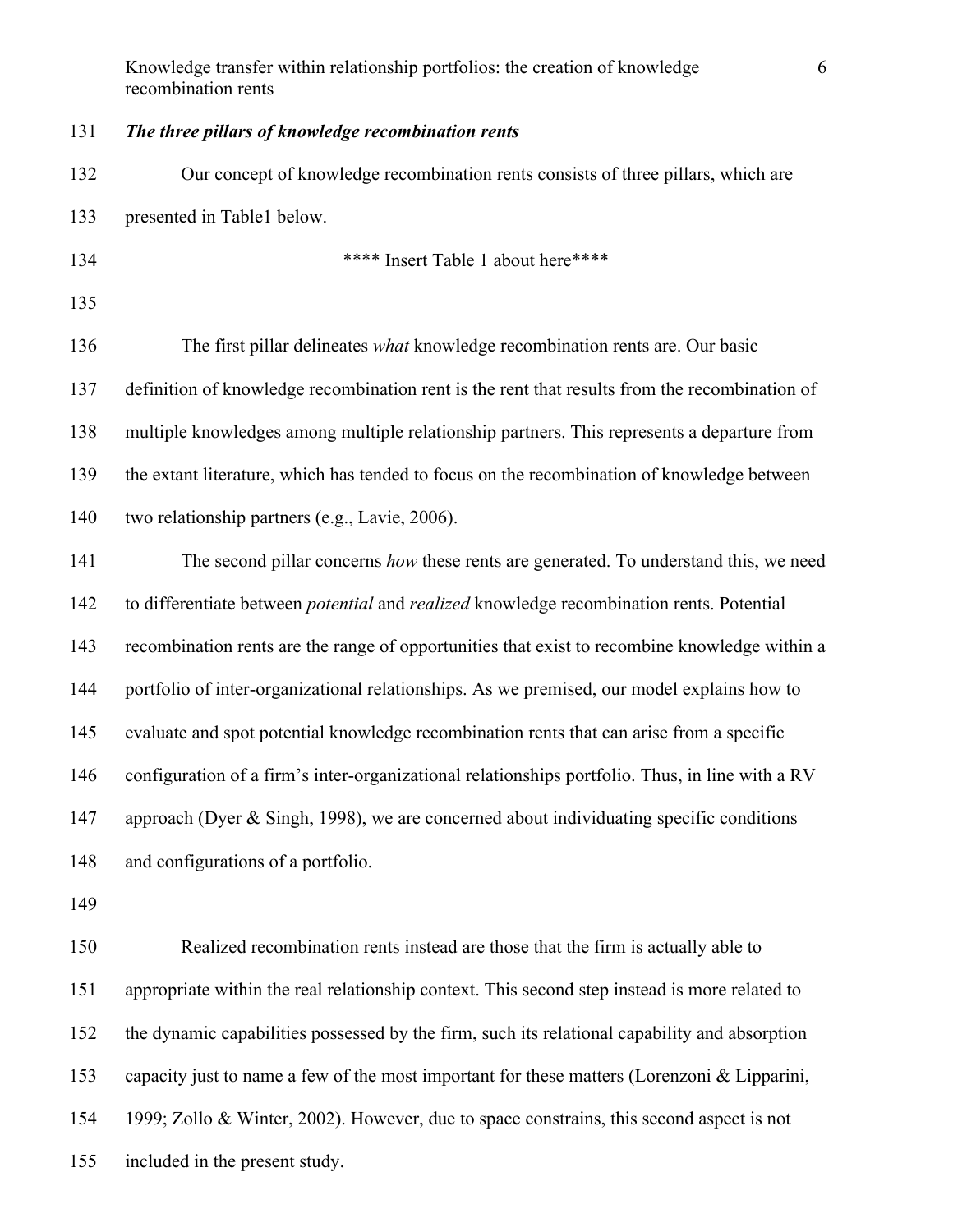| 156 | Figure 1 visually summarises the two pillars stressed up to this point. The focal firm            |
|-----|---------------------------------------------------------------------------------------------------|
| 157 | in a relationship context gets access to internal, appropriated and spillover rents, which do not |
| 158 | depend upon the firm's involvement within a network. The potential to earn knowledge              |
| 159 | recombination rents starts when the focal firm strategically interprets the possibility to        |
| 160 | recombine one of its precedent rents with other rents obtained or obtainable in other             |
| 161 | relationship contexts. In the end, the realization of these potential rents will depend upon the  |
| 162 | relationship context, the firm's dynamic capabilities, and the interaction between the focal      |
| 163 | firm and its partner.                                                                             |
| 164 | **** Insert Figure 1 about here****                                                               |
| 165 |                                                                                                   |
| 166 | 'When' is the third and final pillar of our definition and concerns the conditions under          |
| 167 | which knowledge recombination rents at the level of the portfolio can be increased or             |
| 168 | reduced. The third pillar is the central contribution of our model. We adopt a contingency        |
| 169 | approach, since different contingencies, either internal or external, experienced by the focal    |
| 170 | firm require different adjustments and alignments to find a fit within the inter-organizational   |
| 171 | portfolio (Miles & Snow, 1994). So, our definition of fit is related to an intentional searched   |
| 172 | accordance between relevant firm' conditions and the ego-network of relationships possessed       |
| 173 | in order to boost the performance (Zajac, Kraatz, & Bresser, 2000). In the specific case, an      |
| 174 | internal fit is a positive condition of alignment between internal elements of the firm and the   |
| 175 | portfolio which leads to the creation of what we termed internal knowledge recombination          |
| 176 | rents. An external fit instead regards a positive condition of alignment between external         |
| 177 | (relational) elements of the firm and the portfolio which leads to the creation of what we        |
| 178 | termed external knowledge recombination rents.                                                    |
| 179 | These fits will be discussed in more detail in the following sections.                            |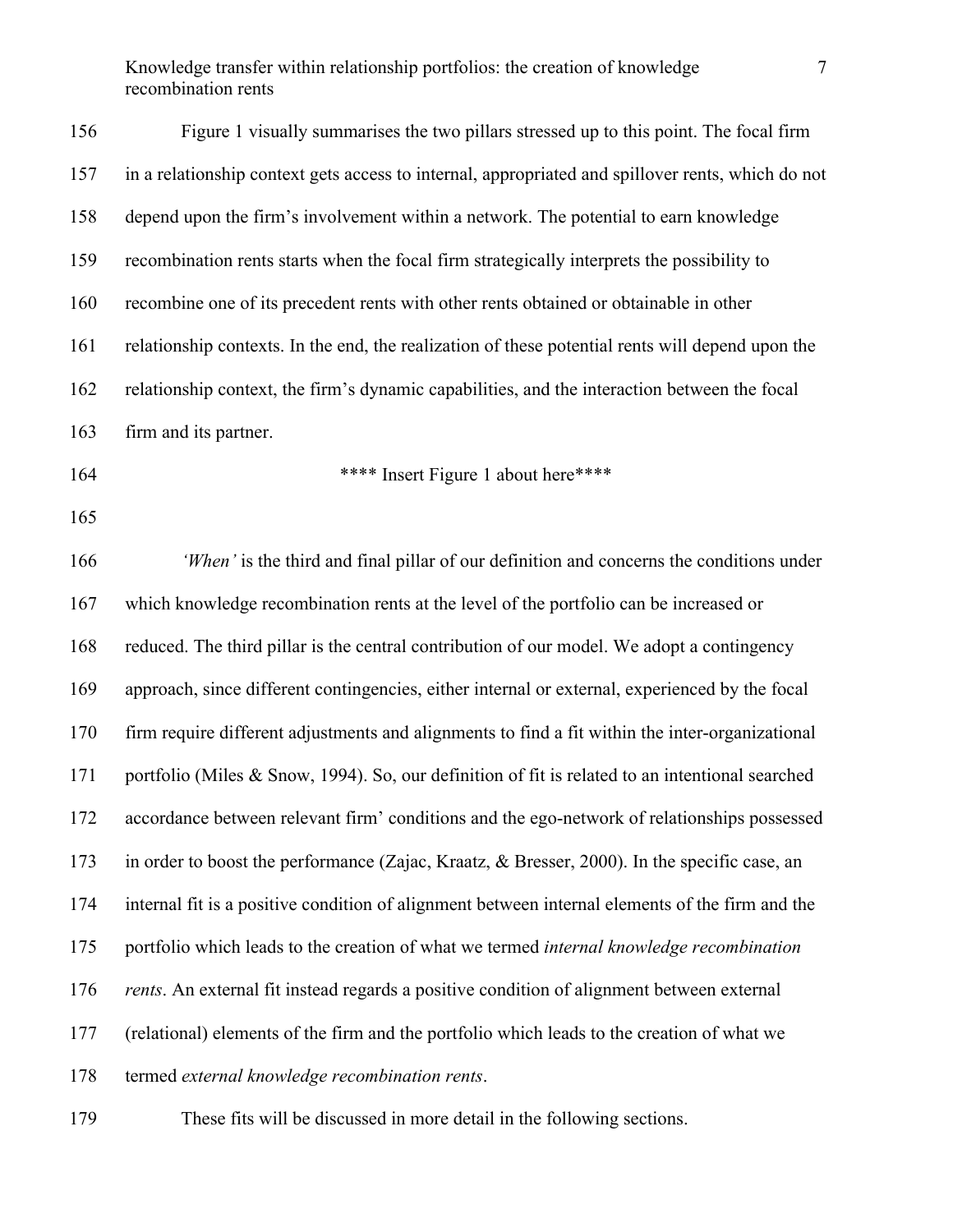## *Internal knowledge recombination rents (internal fit)*

 The first contingencies that we will be presented in our model are those related to internal fit. There are two types of contingency presented: evolution stage and strategy which need to find alignment with the portfolio, thus a fit.

### *Evolution stage fit*

 The first element with which the portfolio should find an alignment and a fit is the evolution stage. We refer to this element as the life stage of a firm in which we may distinguish two phases. The first is related to the "infancy of firm" from its formation to its survival (Davidsson & Honig, 2003), while the maturity phase can be regarded as the stage in which a firm has been established and created a source of competitive advantage within its industry (Gargiulo & Benassi, 2000). This stage also includes episodes of crises, decline and rejuvenation (e.g., McKinley, 1993; Stopford & Baden-Fuller, 1990). To develop our propositions on the fit of the evolution stage, we draw upon the entrepreneurial literature. Although new entrepreneurs are often innovators within their industries (Christensen & Bower, 1996; LeLoarne & Maalaoui, 2015; Rothaermel, 2001), they encounter significant challenges, such as demonstrating their worth to the industry and striving against competitive pressures within a scarce-resource environment. Hence, the core

ability of new entrepreneurs is to successfully attain, at minimum cost, the necessary

resources needed to compete while often having to rely only on what is at hand, such as their

existing relations and kinships (Hanlon & Saunders, 2007).

 Intuitively, it is easier for new entrepreneurs to succeed when supported by a social structure constituted by a high number of bonding ties with embedded elements of trust, mutual reciprocity and strong emotional commitment that transcend purely rational and economic logics (Chung, Luo, & Wagner, 2006; Huggins, 2010; Zhao, 2014). When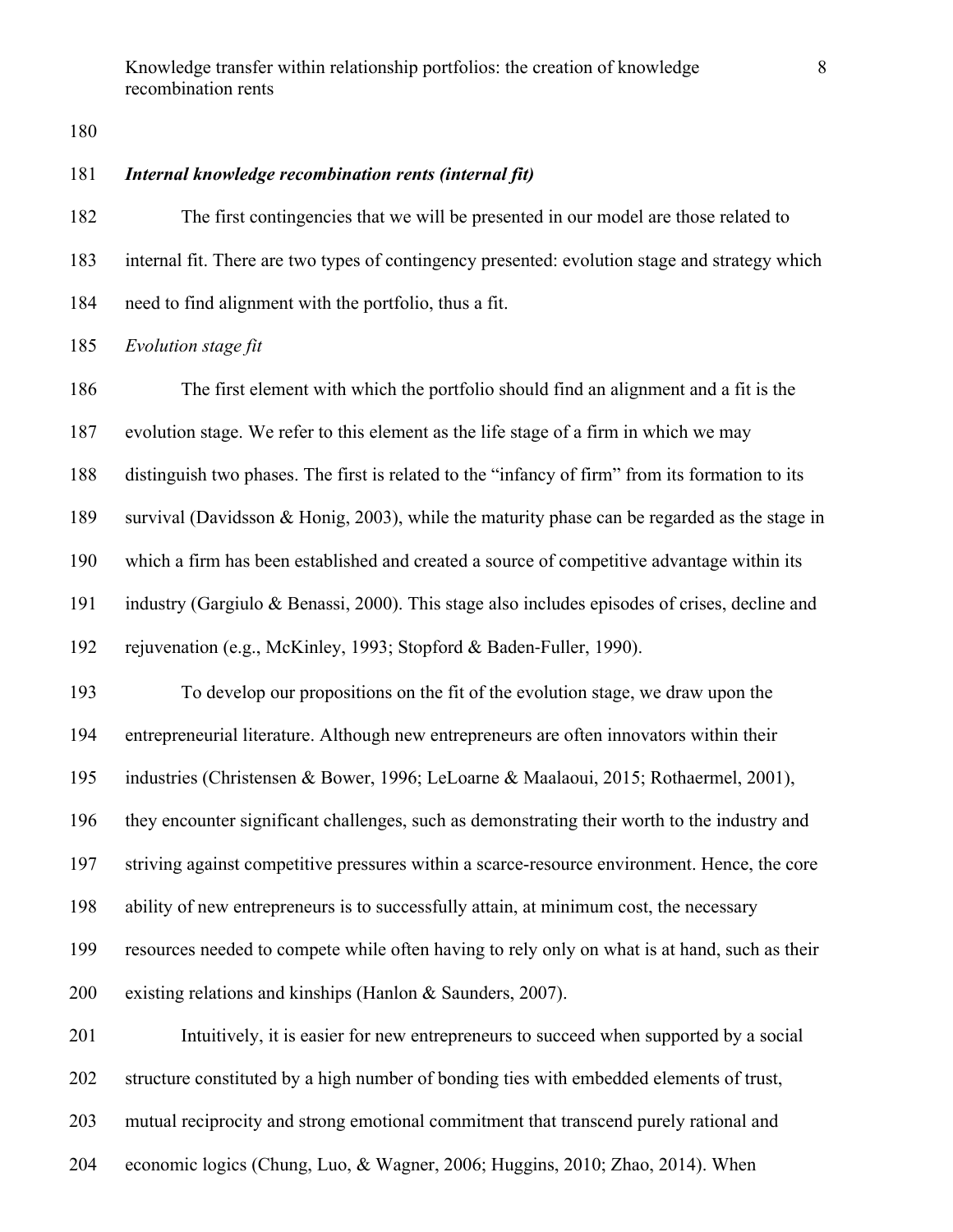implementing entrepreneurial strategies, these networks will likely obtain better results than networks constituted by relationships based on a more transactional logic, such as relations with new business partners (Hoang & Antoncic, 2003). This is consistent with the perspective of transaction cost economics in which strong ties are built upon reiterated exchanges with the same partner, who becomes increasingly trustworthy and incurs lower transactions costs as a result (Williamson, 1975).

 For new entrepreneurs within an industry, newness is often a liability as much as a benefit but it is a liability that can be offset through establishing a portfolio of collaborative relationships that forms a network of bonding ties (Abatecola, Cafferata, & Poggesi, 2012). First, the new companies often need to cooperate (chiefly with the incumbents) due to a resource endowment that is not yet completely developed, *e.g.* in biotechnology industry the young firms are often very research-oriented but may lack commercial experience (Durand, Bruyaka, & Mangematin, 2008; Hine & Kapeleris, 2006; Powell et al., 1996). Second, young ventures can exploit collaborations with high-status incumbents to signal to the market their reliability as an enterprise (Stuart, Hoang, & Hybels, 1999), for example, encouraging venture capitalists to invest (MacMillan, Siegel, & Narasimha, 1985). Further, working with well-known partners and within a close network will ensure that behaviour that might considered deviant within the industry is censured (Davidsson & Honig, 2003). This ability to meet the expectations of the market through relationships with industry incumbents gives the new ventures "legitimacy" (Lacam & Salvetat, 2017; Zimmerman & Zeitz, 2002), which requires the new firm to repeatedly abide by the rules and norms of

within the industry. This is in line with our extended definition of knowledge recombination

rents in which value is created through a series of positive feedback loops between the new

- firm and industry incumbents (e.g., Batocchio, Ghezzi, & Rangone, 2016). This is confirmed
- in many empirical studies. For instance, Yli-Renko *et al.* (2001) found that young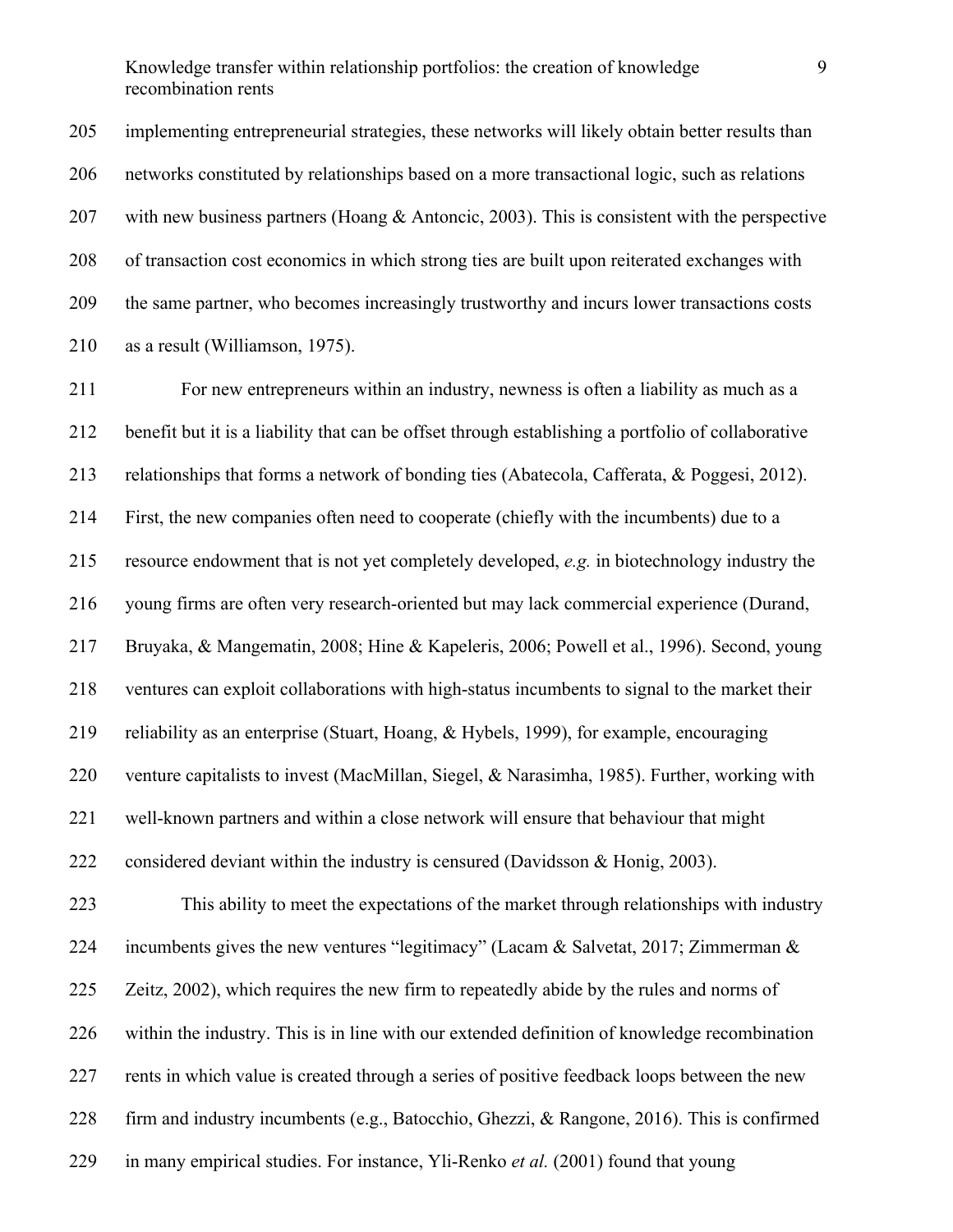| 230 | knowledge-based firms perform better if they have repeated and intense interactions with      |
|-----|-----------------------------------------------------------------------------------------------|
| 231 | industry incumbents. Similarly, Hansen (1995) found that for start-up companies the closure   |
| 232 | of their ego-network and the frequency of interactions within the network were the most       |
| 233 | important predictors of growth, especially when these variables are co-present.               |
| 234 | In conclusion, new entrepreneurs need a portfolio of inter-organizational relationships       |
| 235 | that forms a relatively closed network of closely-tied actors in order to: receive support,   |
| 236 | access resources and capabilities, gain legitimacy and protect themselves from opportunism    |
| 237 | (Hanlon & Saunders, 2007; Zhao, 2014). This leads us the development of our first             |
| 238 | propositions:                                                                                 |
| 239 |                                                                                               |
| 240 | Proposition 1.a: In a start-up phase, a portfolio structure with a predominance of            |
| 241 | bonding ties, which forms a close network structure, will be most favourable to the creation  |
| 242 | of knowledge recombination rents.                                                             |
| 243 |                                                                                               |
| 244 | Proposition 1.b: In a start-up phase, a portfolio structure with a predominance of            |
| 245 | bridging ties, which forms a sparse network structure, is unfavourable to the creation of     |
| 246 | knowledge recombination rents.                                                                |
| 247 |                                                                                               |
| 248 | Contrary instead seems to be the situation after the susses of a firm on the market; to       |
| 249 | analyse this firm contingency in respect to its portfolio we draw upon the literature on      |
| 250 | network and structural holes (e.g., Burt, 2000). The incumbents within an industry often      |
| 251 | struggle to respond to the rapid, and often radical, changes in technology affecting their    |
| 252 | industries (Christensen & Bower, 1996). Therefore, establishing relationships with innovative |
| 253 | new ventures is a well-established method to respond to the problem of breakthrough           |
| 254 | technology (Hoang & Antoncic, 2003). Nevertheless, embarking upon relationships with          |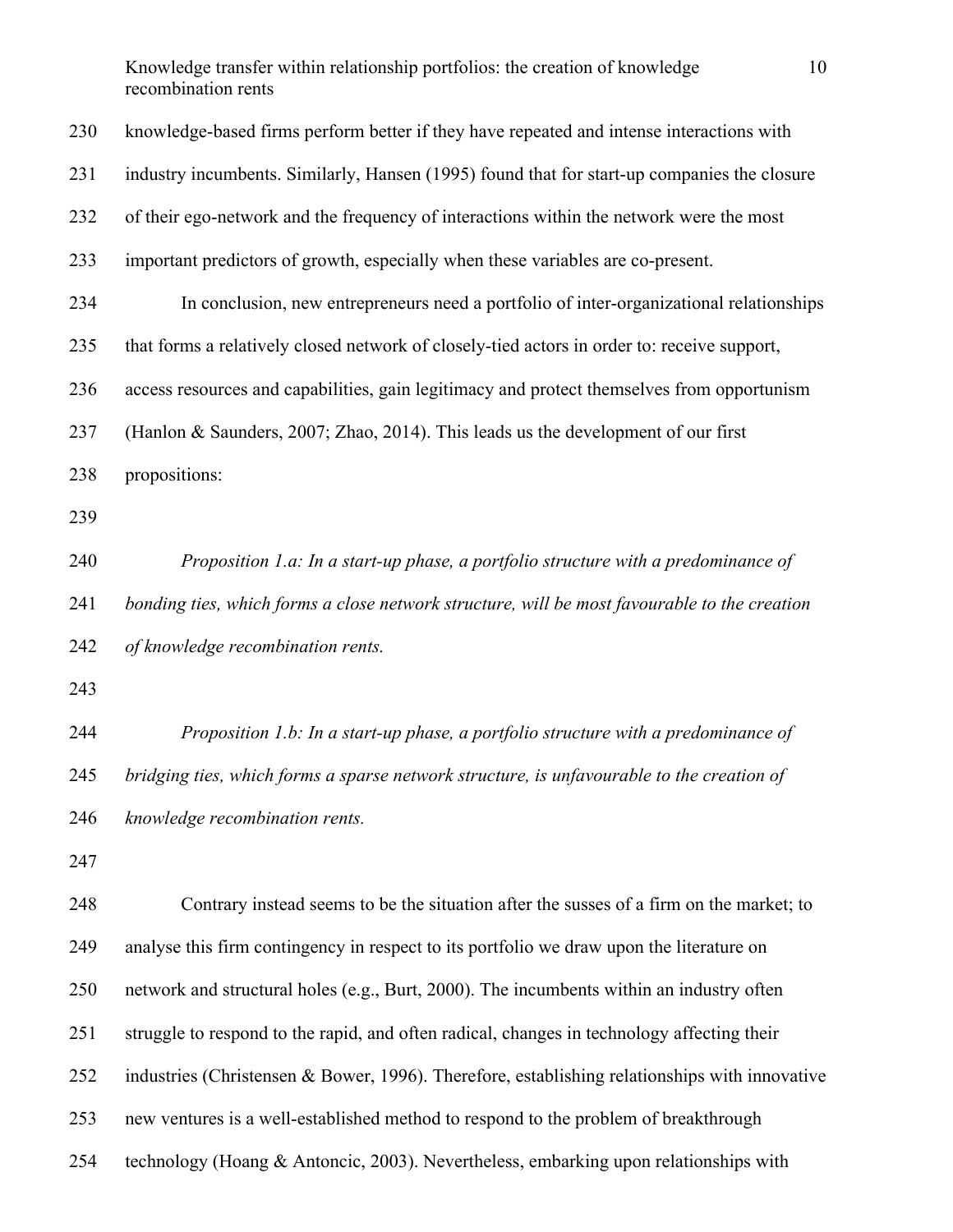these businesses is not a risk free activity for incumbent firms (Rothaermel, 2001). To manage the risks of working with unknown business partners, incumbents are advised to maintain relationships with a wide range of new ventures and have flexible agreements in place (Williamson, 1991). This portfolio structure would consist of bridging ties and allow the incumbent to reach a broker position within the network, reaping the advantages of 260 accessing from different sources a large amount of knowledge (Burt, 2000; Lacam & Salvetat, 2017).

 There will still be the need for firms to maintain strong ties with strategic partners however. For this reason, some authors have proposed the construction of a balanced network structure, also called "dual network structure" (Capaldo, 2007; Tiwana, 2008; Zaheer & Bell, 2005). Such structure consists of a "network core" formed by few and strategic partners with whom the focal firm shares a bonding tie; and a myriad of bridging ties related to a large and unconnected periphery of other partners. A dual network relieves the redundancy of information, thanks to the ability of the focal firms to access a large and unconnected set of loosely-tied partners within the periphery of the network. However, at the same time, it fosters innovation, thanks to having few bonding ties with strategic partners at the core of the network. This leads to the development of our second set of propositions:

 *Proposition 2.a: In a maturity phase, a portfolio structure with a predominance of bonding ties, which forms a close network structure, is favourable to the creation of knowledge recombination rents.*

 *Proposition 2.b: In a maturity phase, a portfolio structure with a predominance of bridging ties, which forms a sparse network structure, is favourable to the creation of knowledge recombination rents.*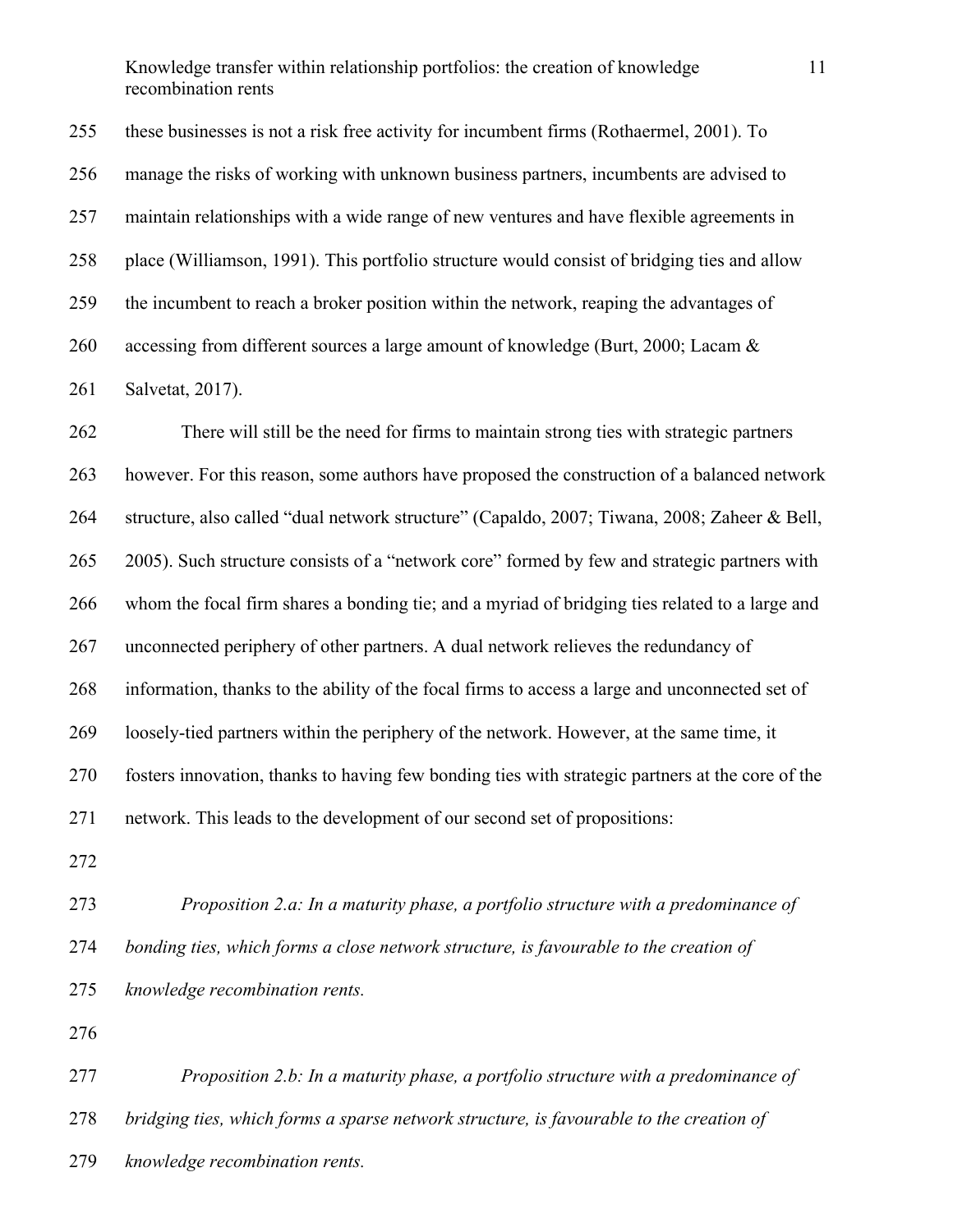*Proposition 2.c: In a maturity phase, a portfolio structure with a dual network structure, is more favourable than a sparse network structure to the creation of knowledge recombination rents.*

*Strategy fit*

 The second contingency that should find a fit with a firm inter-organizational portfolio concerns the strategic goals of firms participating in the relationships. To do this, we draw upon March's (1991) Exploitation-Exploration framework (1991). Exploitation strategies aim to refine existing knowledge, competencies, and technologies, in other words the concern the uses of knowledge already possessed while exploration strategies are more experimental. The firm in this case engages in scanning activities and aims to discovering novel knowledge previously not available for the company and opportunities to get access to it. March's (1991) framework is widely applied to alliance and network studies (e.g., Lavie & Rosenkopf, 2006; Lavikka, Smeds, & Jaatinen, 2015; Yamakawa, Yang, & Lin, 2011). Firms engage in exploitation relationships with the intention pooling together complementary resources and knowledge to better use the actual patrimony they already possess (Koza & Lewin, 1998). In such cases, agreements usually take the form of equity investments, licensing or franchising agreement, and emphasis is on results and control over 299 the process, since at stake there is firm's already consolidated knowledge (Lavie  $\&$  Rosenkopf, 2006). In contrast, an exploration relationship is more likely to be used as a means to penetrate new markets, to develop new products and technological opportunities, and usually takes the form of an open-ended agreement, *e.g.* an R&D agreement or a learning joint venture. In such agreements, the emphasis is less on results and more on the interaction itself (Yamakawa *et al.*, 2011). Beckman *et al.* (2004) assert that exploration relationship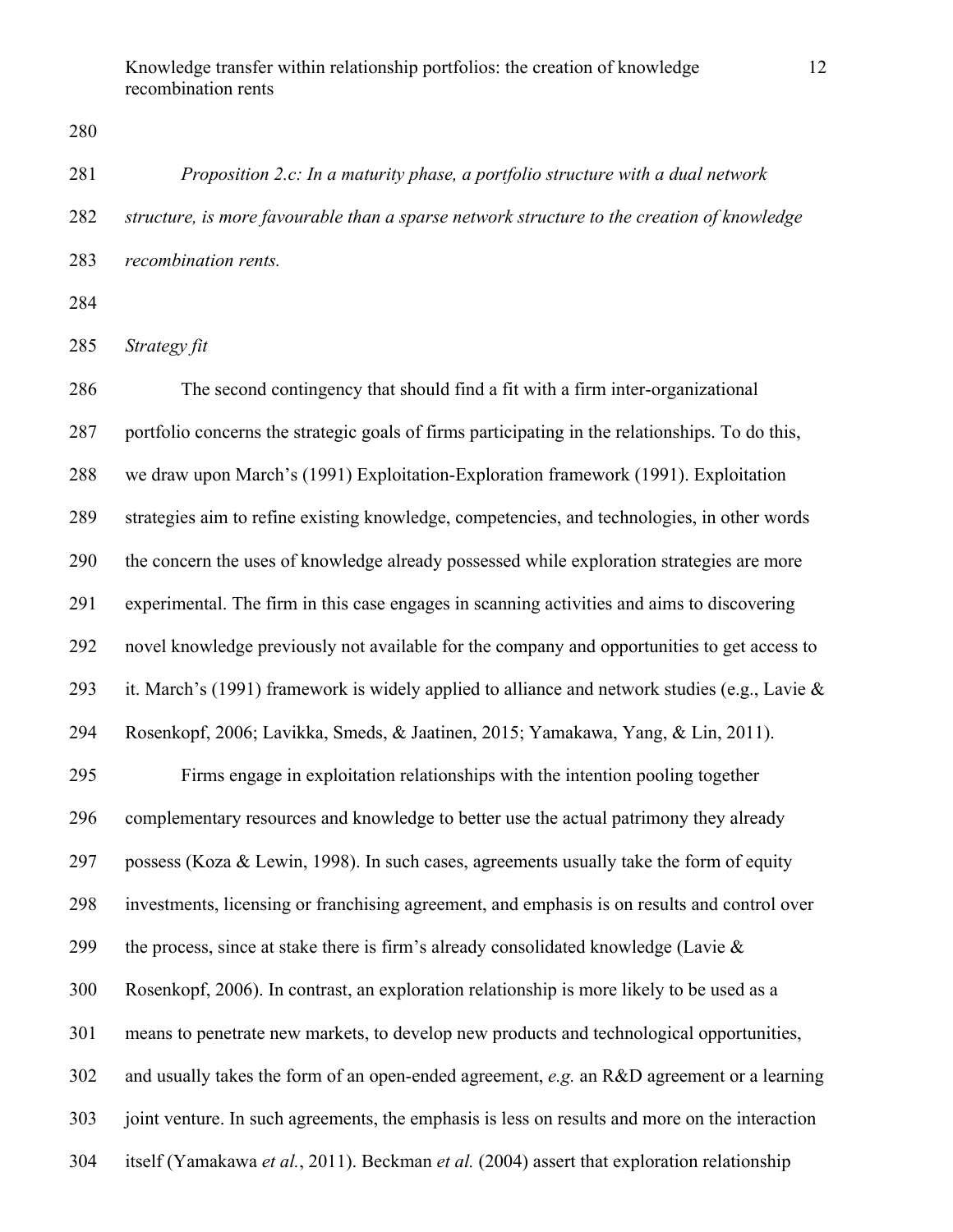strategies are executed by enlarging the size of network by creating new social interactions with new partners, while exploitation strategies reinforce existing relationships by reinforcing connections with the same partners (Woolfall, 2006). Most of the authors (e.g. Park, Chen, & Gallagher, 2002; Rothaermel & Deeds, 2004) agreed on the idea that explorative and exploitative strategies can experience a fertile environment in a certain structure of the focal firm's relationships portfolio.

 Exploitation strategies will be more effective when supported by a nexus of dense and cohesive relationships (e.g., Dyer & Nobeoka, 2000; Kogut, 2000), due to the fact that easy mobilisation of resources and tacit knowledge, and cooperation possible through bonding ties seem more proper (Obstfeld, 2005; Reagans & McEvily, 2003).

 In contrast, exploration strategies rely mostly on the creation of new ties with new actors, which allows them to access novel knowledge and possibly the knowledge available through the networks of these actors (Burt, 2004; Podolny and Baron, 1997). The creation of novel ideas in a close-knit structure can be drastically reduced due to isomorphism and standardization of knowledge's flows inside it (Burt, 1992; Gargiulo & Benassi, 2000), that instead is vital in a not well-defined context along with dynamicity and flexibility (Sidhu, Commandeur, & Volberda, 2007).

 It has been observed that firms can have a "firm-genetic inclination" towards either an exploitation and exploration relationship strategy (Lavie & Rosenkopf, 2006; Rothaermel & Deeds, 2004; Yamakawa et al., 2011). This is because exploration and exploitation strategies can enact self-reinforcing loops. Exploration strategies are more uncertain than exploitation strategies and promote continuous and simultaneous investments in similarly explorative projects, partly to hedge the risk of failure in one project. Exploitation strategies, which tend to be more focused on outcomes within a short period, can be more alluring to managers under pressure to produce quick returns, for example due to pressure from shareholders or to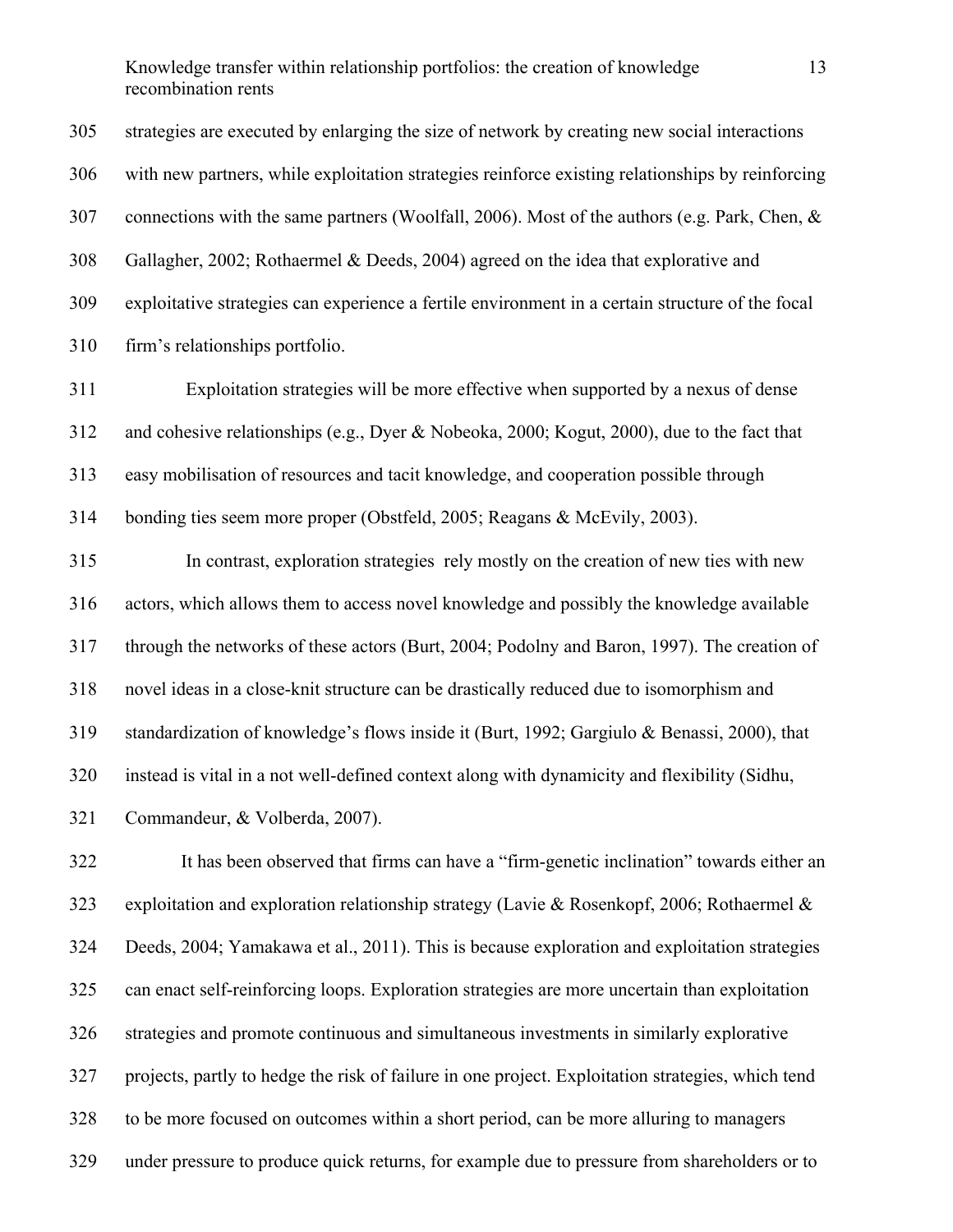| 330 | increase their personal prestige quickly (Gupta, Smith, & Shalley, 2006). So either             |
|-----|-------------------------------------------------------------------------------------------------|
| 331 | knowledge explorative or exploitative claim for more and successive same-type strategies to     |
| 332 | accelerate the process of obtaining results (Lavie & Rosenkop, 2006). Therefore we can          |
| 333 | propose:                                                                                        |
| 334 |                                                                                                 |
| 335 | Proposition 3: Pursuing an exploitation strategy reinforces the creation of knowledge           |
| 336 | recombination rents if the firm possesses a close network structure.                            |
| 337 |                                                                                                 |
| 338 | Proposition 4: Pursuing an exploration strategy reinforces the creation of knowledge            |
| 339 | recombination rents if the firm possesses a sparse network structure.                           |
| 340 |                                                                                                 |
| 341 | To conclude, we can detect a possible "combined effect" that evolution stage and                |
| 342 | strategy can have in respect to the fit with a relationships portfolio. Giving the fact that    |
| 343 | entrepreneurial young ventures have an advantage relying on bonding affiliations and the        |
| 344 | creation of a close and dense network is favourable to an exploitation strategy, it is possible |
| 345 | to highlight a strong potential for knowledge recombination rents using exploitation strategy   |
| 346 | in start-up phase to achieve simultaneous meliorations (e.g., Hine & Kapeleris, 2006;           |
| 347 | Yamakawa et al., 2011). For an established corporation, instead, the opposite is exactly true:  |
| 348 | pursuing an exploration strategy is positive from several perspectives (Burt, 1992; Zahra,      |
| 349 | $2010$ ).                                                                                       |
| 350 |                                                                                                 |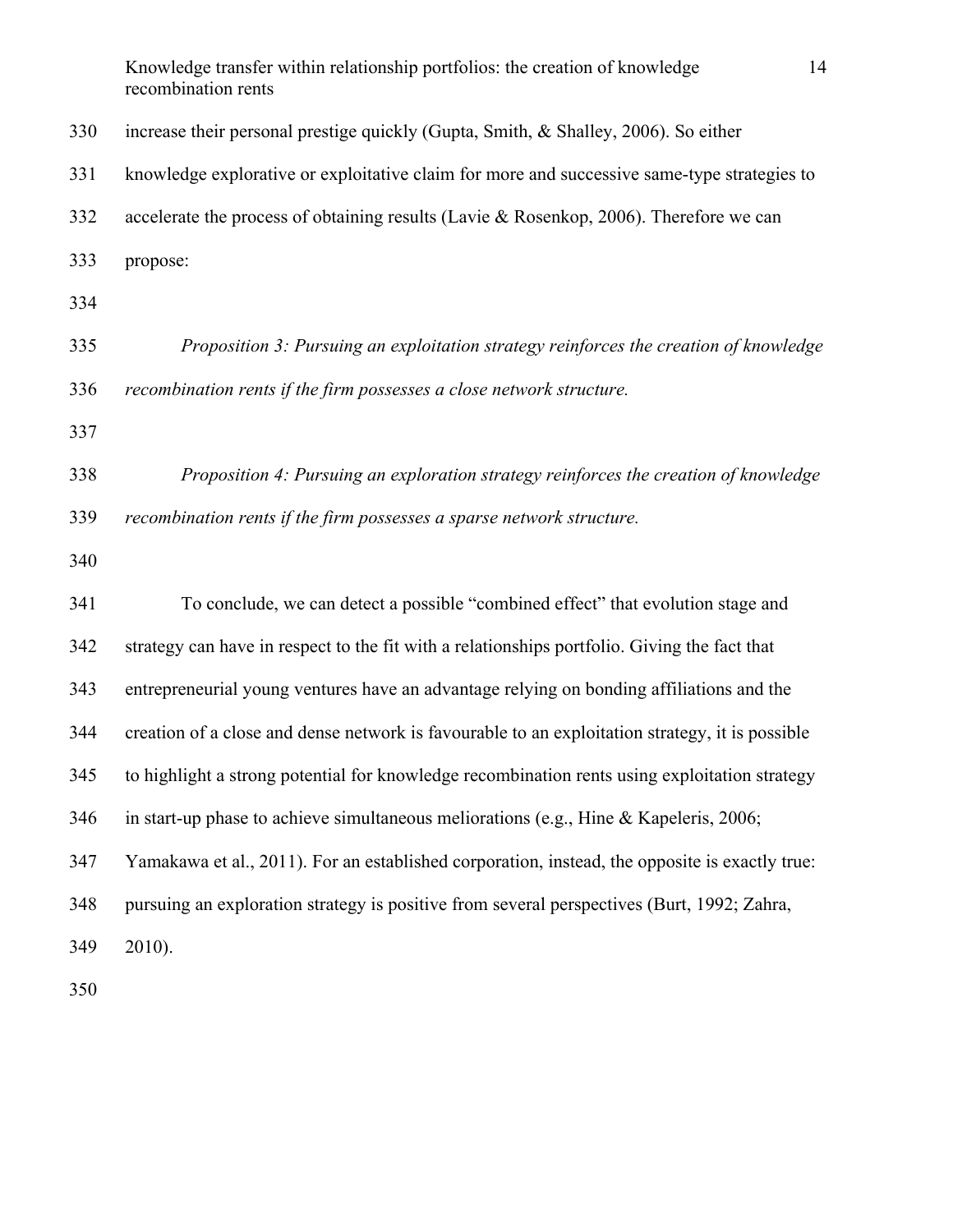## *External Knowledge recombination rents (external fit)*

 The second group of contingencies presented in our model are those related to external fit, so the alignment that relationships may find with the overall structure of a firm's portfolio. There are two types of contingency presented: past ties fit, so the "legacy" of previous relationships, and actual ties fit. Indeed from a dynamic angle, the formation of new partnerships deals with a structure of social interactions already constituted (actual network) and a history of interactions (past ties) (Ozcan & Eisenhardt, 2009; Parise & Casher, 2003). *Past ties fit* For analysing this fit, we draw upon literature related to the alliances and particularly

the value of experience in such interactions (e.g. Gulati, Lavie, & Singh, 2009). Many

studies have argued that experience can improve the performance of inter-organizational

relationships (e.g., Heimeriks, Klijn, & Reuer, 2009; Koza & Lewin, 1998; Lavie &

 Rosenkopf, 2006; Lorenzoni & Lipparini, 1999) due to the fact that proficiency in dealing with activities of partnerships in general or with specific partners can increase potential

benefits.

 Know-how accrued from precedent partnerships can help improve a firm's relationship management capabilities and establish routines for selecting partners and monitoring the performance of a relationship (Liebeskind, Oliver, Zucker, & Brewer, 1996). These capabilities are known as "relational capabilities" within the literature (Dyer & Singh, 1998; Lorenzoni & Lipparini, 1999), i.e. the ability to identify relationship opportunities, manage interactive relationships, and establish relational routines (Gulati et al., 2009). As we premised however, we are not interested in study the actual processes that leads to the appropriation of such potential value that would be a pure dynamic capabilities approach (Zollo & Winter, 2002); rather we are arguing that the existence of a more developed stock of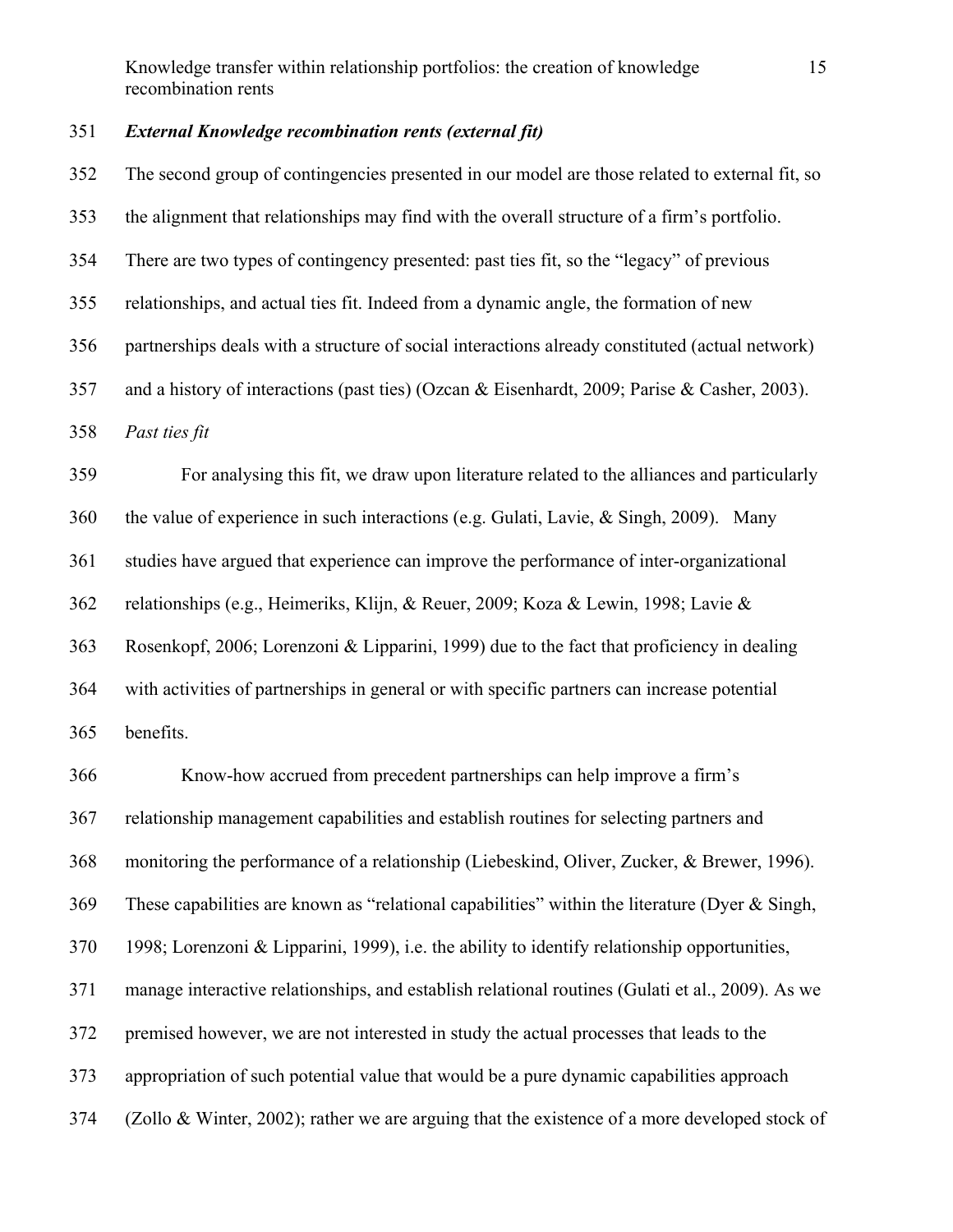relational capabilities (Koza & Lewin, 2000) offers *per se* potential value for knowledge recombination and its rents.

 In the extant literature, disagreement exists on what exactly should be considered "experience". We can refer to two types of experience capital: the general and the specific ones; both predict that potential rents will decrease as the network of relationships increases in size and stabilising over time (Heimeriks & Duysters, 2007; Kale & Singh, 2007; Woolfall, 2006). We will start our discussion with the specific experience that is the set of precedent contacts with the same partner (Wassmer, 2010). While we broadly agree with this conceptualization of experience, there are other kinds of specificity that experience can have beyond the partner interactions. Markedly, we are drawing upon our considerations in the strategy fit section, to propose a strategy of specific experience (Koza & Lewin, 1998; Lavie & Rosenkopf, 2006). We have already pointed out how strategies are conservative in nature, since company actions, especially when they are successful, tend to result in the institutionalization of successful routines (Nelson & Winter, 2009), including relational routines (Parise & Casher, 2003).

 There are two types specific experience: exploitation experience and exploration experience. Exploitation experience is created by routines that are established to improve the implementation of actions, while exploration experience consists of recombining novel knowledge (Finkelstein, 2009). In this case, not all of experiences can affect both future strategies outcomes (Heimeriks et al., 2009). What we propose is near to the concept of "diversity of ties" but applies to the context of past relationships, that is directing attention on "cluster" of relations similar for attributes of partners firms or knowledge to manage (Jiang et al., 2010; Lavie & Rosenkopf, 2006; Ozcan & Eisenhardt, 2009; Phelps, 2010).

 For every new social interaction settled by a corporation concordant in type with the previous ones, management can structure, collaborate, and control the new relationship in the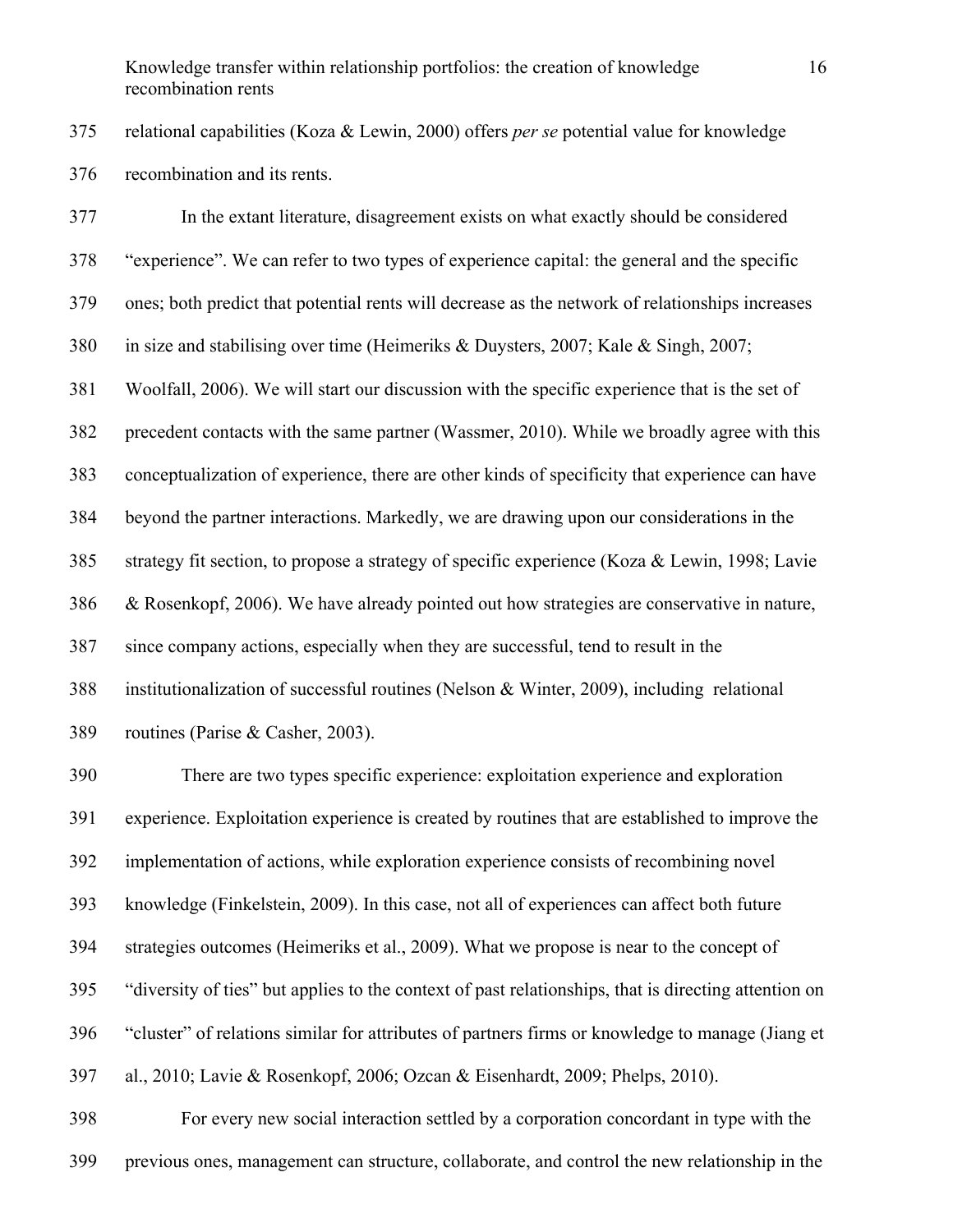| 400 | best way they know. In the case of a non-concordant strategy, it can exist an "organizational     |
|-----|---------------------------------------------------------------------------------------------------|
| 401 | inertia" (Lavie & Rosenkopf, 2006) since for the management is easier to continue applying        |
| 402 | company's consolidated routines. But this does not consider important divergent learning          |
| 403 | paths and interaction diversity, which can sharply diminish potential outcomes of a               |
| 404 | relationship. For example, exploitation is based on short-term results and its control is result- |
| 405 | oriented, while in exploration strategy, with its uncertainty, the control is process-oriented    |
| 406 | (Gupta et al., 2006; Koza & Lewin, 1998; Rothaermel, 2001; Yamakawa et al., 2011). That           |
| 407 | implies a completely different contract structuring and <i>forma mentis</i> approach to strategy. |
| 408 | Applying a mistaken repertory of routines, inevitably fosters the failure of a relationship. It   |
| 409 | seems plausible that such specific experience has a direct influence on potential relationship    |
| 410 | gains due to a specialization of routines directly applicable to a strategy context, or at least  |
| 411 | they can be given as rules for structuring and governing the relationship process. Thus, we       |
| 412 | postulate:                                                                                        |
| 413 |                                                                                                   |
| 414 | Proposition 5a: A relationship increases the creation of knowledge recombination                  |
| 415 | rents if a firm possesses a concordant specific experience.                                       |
| 416 |                                                                                                   |
| 417 | Proposition 5b: A relationship hinders the creation of knowledge recombination rents              |
| 418 | if a firm possesses a non-concordant specific experience.                                         |

 Considering instead, general experience this can be related to every previous firms' interactions (Gulati et al., 2009), and as pointed out by successive works of Kale and Singh (2007, 2009) and Heimeriks and colleagues (2007; 2009) this type of experience supports the success of a relationship only in an indirect way. This also appraises general experience as less relevant in performance outcomes compared the specific one (Wassmer, 2010). General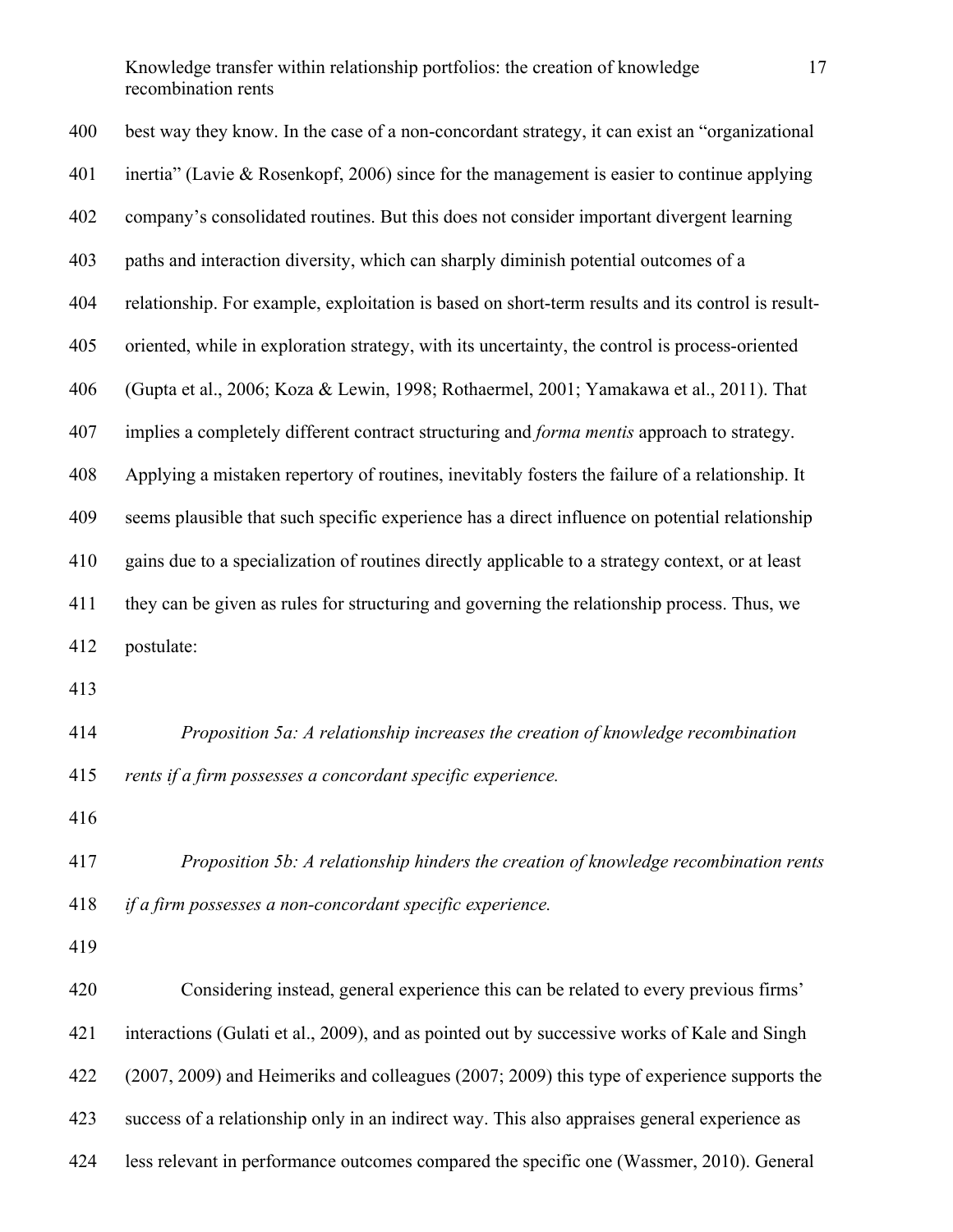| 425 | experience so is helpful only when consents a better relationship process and learning thanks |
|-----|-----------------------------------------------------------------------------------------------|
| 426 | to the codification and sharing of explicit knowledge (Holmberg $&$ Cummings, 2009). To       |
| 427 | facilitate such transfer of best practices, management should be forced to dedicate attention |
| 428 | to the such problem (Kale & Singh, 2007; Parise & Casher, 2003), having managerial roles      |
| 429 | specifically dedicated to partnerships, such as an alliance manager or in some cases even a   |
| 430 | dedicated function. Therefore, we propose:                                                    |
| 431 |                                                                                               |
| 432 | Proposition 6: A new tie despite its nature can increase the creation of knowledge            |
| 433 | recombination rents if the firm possesses formal structure and/or routines dedicated to the   |
| 434 | relationship process.                                                                         |
| 435 |                                                                                               |
| 436 | Actual ties fit                                                                               |
| 437 | A crucial aspect of knowledge recombination rents creation in the same portfolio is           |
| 438 | the possibility to share resources among several relationships. Vassolo et al. (2004), for    |

 instance, accredited that a portfolio which is full of competing projects has a sub-additive effects on each one. This is closely coupled to the concepts of real options where the firm must choose between incompatible projects. In contrast, shared resources across relationships has the potential to create economies of scope and can have a super-additive effect upon a firm's portfolio of inter-organizational relationships.

 Lavie (2009) considers the effect of having competing relationship partners in a firm's portfolio, also known as coopetition (Le Roy & Czakon, 2016). If a direct (bilateral) coopetition can weaken the results of a relationship, the competition among partners (multilateral coopetition) can strengthen the power of the focal firm which is in a position to gain more potential profits. For example, empirical insights from a recent review on coopetition (Le Roy & Czakon, 2016) shows how in network environments cooperation with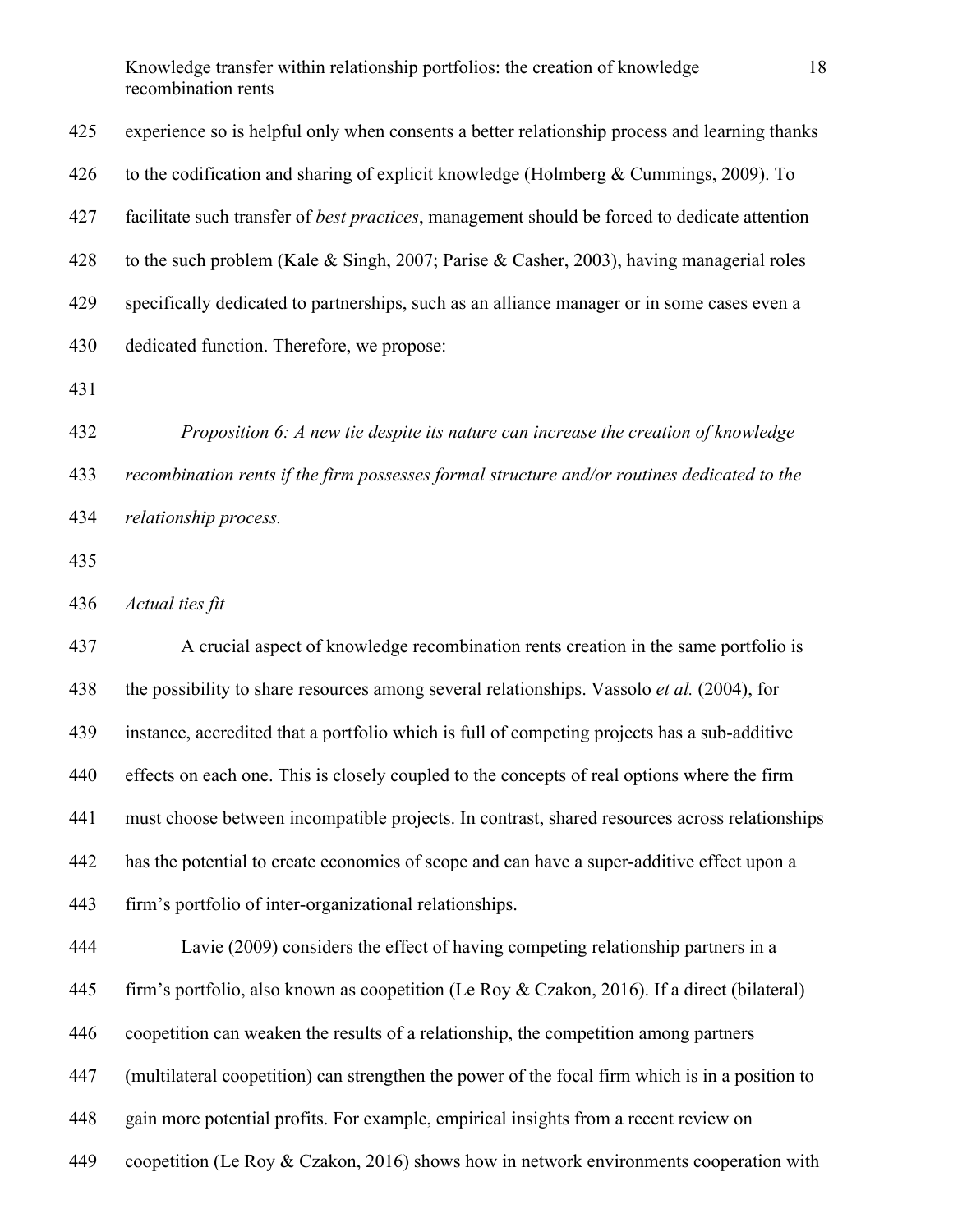| 450 | competitors led to better performance. Nevertheless, the problem of competing partners is        |
|-----|--------------------------------------------------------------------------------------------------|
| 451 | controversial; whereas for a venture can be advantageous have competing firms in its             |
| 452 | portfolio if this process is not coupled with a strong process of communication and trust,       |
| 453 | partners can decide to interrupt their relations (White & Siu - Yun Lui, 2005). However, this    |
| 454 | last concern is more based on the process of appropriation of rents, that is beyond the scope    |
| 455 | of our paper. To conclude our model, we present the following propositions:                      |
| 456 |                                                                                                  |
| 457 | Proposition 7a: A new tie, despite its nature, can ameliorate the creation of                    |
| 458 | knowledge recombination rents if it relies upon shared resources with other ties.                |
| 459 |                                                                                                  |
| 460 | Proposition 7b: A new tie, despite its nature, can reduce the creation of knowledge              |
| 461 | recombination rents if it relies upon competing resources with other ties.                       |
| 462 |                                                                                                  |
| 463 | <b>Managerial implications and suggestions</b>                                                   |
| 464 | In table 2, a summary of the whole set of propositions we created is reported.                   |
| 465 | **** Insert table 2 about here****                                                               |
| 466 |                                                                                                  |
| 467 | This paper has the ambitious aim of structuring a model that can easily offer a "map"            |
| 468 | to evaluate many implications of starting a new collaboration in relation to its impact in terms |
| 469 | of increase or decrease of the network value of the whole portfolio.                             |
| 470 | In relation to the evolution stage our model would represent an encouragement for                |
| 471 | entrepreneurs/start-uppers to invest heavily in external collaboration with the aim of fast-     |
| 472 | developing strong relations that can last (Lacam & Salvetat, 2017; Reagans & McEvily,            |
| 473 | 2003). This approach would "quickly" accrue a consistent stock of social capital, which can      |
| 474 | be leveraged to get access to external resources and partners' skills (Yli-Renko et al., 2001)   |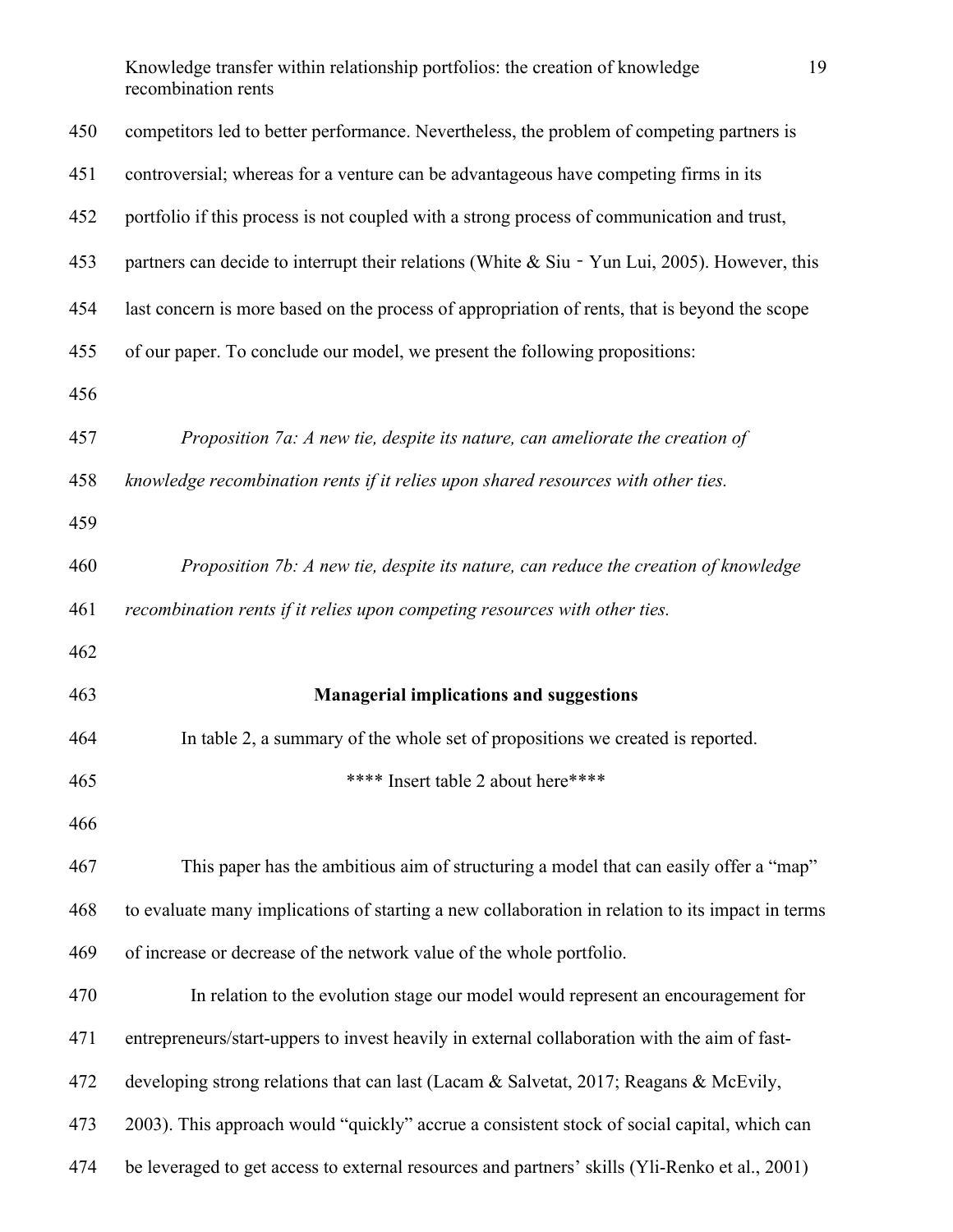(proposition 1.a). Due to a lack of well-developed internal capital, especially in terms of human and financial capital, instead it is not recommendable to interact and partner only with arm-length partners or on a sporadic basis since the cost of controlling the relation would be too high (White & Siu-Yun Lui, 2005; Williamson, 1975) (proposition 1.b). For an established business, instead, the situation is almost the reverse. Partnering only with well-known counterparts, may trap the firm in its own strategic space (Uzzi, 1997; Wassmer, 2010), reducing the possibility to renovate social capital and to span the traditional competition territories (proposition 2.a). This approach may indeed pose the firm in a strong defensive position rather than be proactive and catch or even promote market changes, that can be better addressed by continuously exploring new partnerships (Rothaermel, 2001) (proposition 2.b). However, as proposed, a balance view seems to be the best solution: a bundle of partners who can really sustain the implementation of any strategic action (Batocchio et al., 2016), coupled with a larger in number "periphery" represented by new relationships to sound the competitive arena and track new innovation leads (Capaldo, 2007; Tiwana, 2008) (proposition 2.c). Thus, for relationship managers of established companies, the suggestion is to carefully map the whole set of firm's relations to evaluate those more strategic to be kept stable, while continuously engaging with new explorative collaborations (Lavikka et al., 2015).

 In relation to the strategy adopted, we would recommend investing in relational resources to partner with trustful and well-known partners when the firm's strategy is devoted 495 to exploit and consolidate positions and rip benefits of an innovation for example (Ozcan  $\&$  Eisenhardt, 2009). In this case, strong relations will definitely help in implementing and executing such actions (Batocchio et al., 2016) since the adaption capability in the knowledge transfer will be higher (Williams, 2007) with minor coordination costs (White & Siu-Yun Lui, 2005; Williamson, 1991) (proposition 3). Contrary, due to the intrinsic uncertainty of an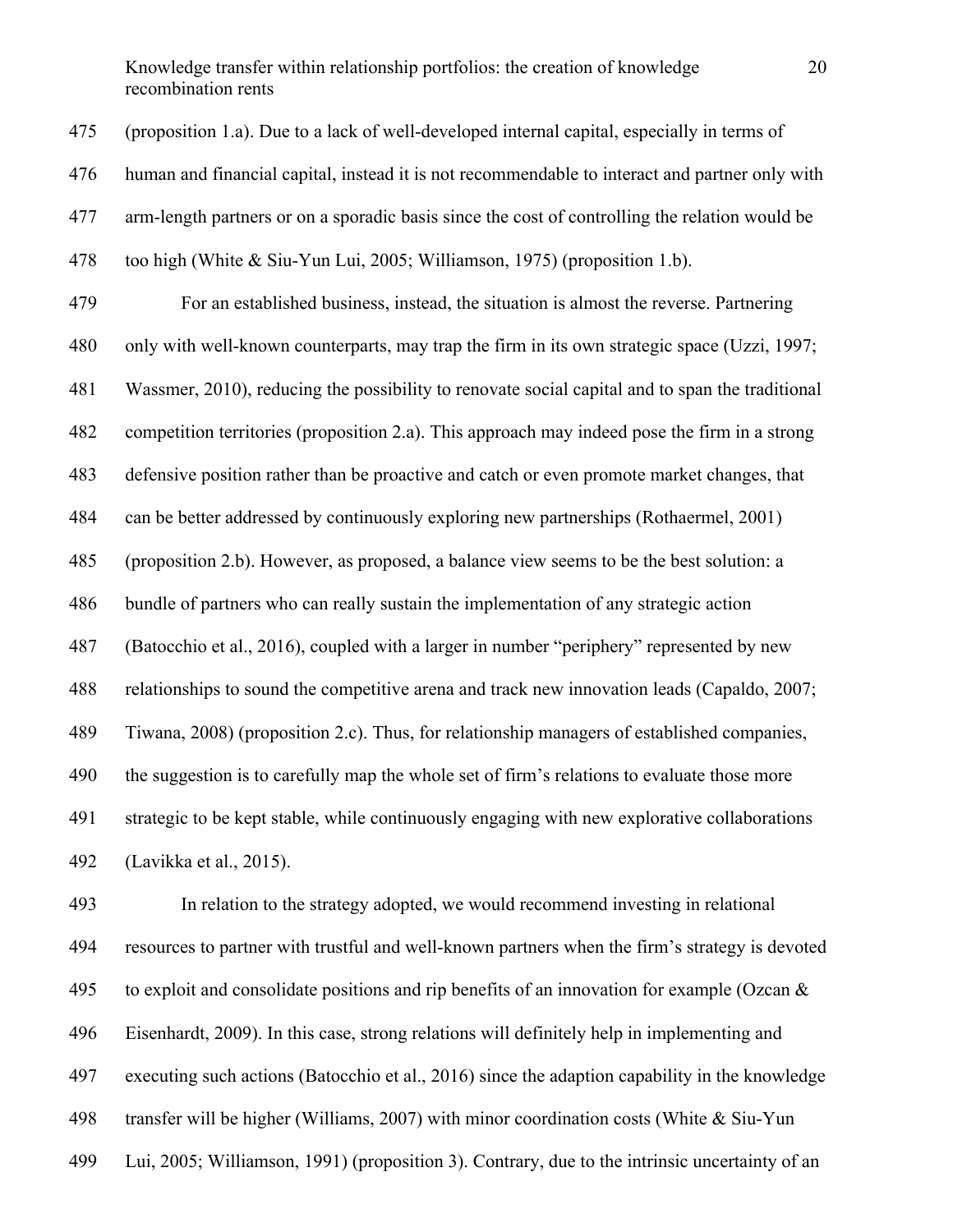| 500 | exploratory project, the firm and its relationship managers should engage with a plurality of     |
|-----|---------------------------------------------------------------------------------------------------|
| 501 | subjects that gradually will be evaluated and in case replaced (White & Siu-Yun Lui, 2005) if     |
| 502 | not of a transversal utility among different knowledge platform (Lavikka et al., 2015)            |
| 503 | (proposition 4).                                                                                  |
| 504 | Looking at the experiences of firms in dealing with alliances and collaborative                   |
| 505 | relationships, we have pointed out how a specific strategy experience in partnering may           |
| 506 | improve the ability to recombine the knowledge coming from that type of interaction               |
| 507 | (proposition 5.a) thanks a better adaption (Williams, 2007). However, this effect may also        |
| 508 | create a path dependency (Koka & Prescott, 2008; Zollo & Winter, 2002), which may lead to         |
| 509 | reiterate an erroneous adaption to of knowledge transfer in case of changing strategy             |
| 510 | (proposition 5.b). To moderate this clashing effects, we encourage any firms to establish         |
| 511 | formal structures that could keep track of repertory routine so that the tacit knowledge          |
| 512 | derivate from the experience may be replicate in an easier manner (Ozcan $& Eisenhardt$ ,         |
| 513 | 2009; Williams, 2007) (proposition 6).                                                            |
| 514 | Finally, in terms of sharing of resources among different relationships, relying on the           |
| 515 | possibility of replication of routines and with non-exclusive resources (Williamson, 1991)        |
| 516 | may increase the potential creation of network value (proposition 7.a). Instead for the           |
| 517 | opposite condition, i.e. locking-in resources to specific relationships may reduce the ability to |
| 518 | leverage them on different projects (Le Roy & Czakon, 2016), and the relative synergic value      |
| 519 | arising (proposition 7.b).                                                                        |
| 520 |                                                                                                   |

## **Conclusion**

 In the last two decades, inter-organizational relationships have become increasingly important to the survival and success of firms, especially those firms whose competitive advantage depends upon innovation (e.g., Chung et al., 2006). Few contributions have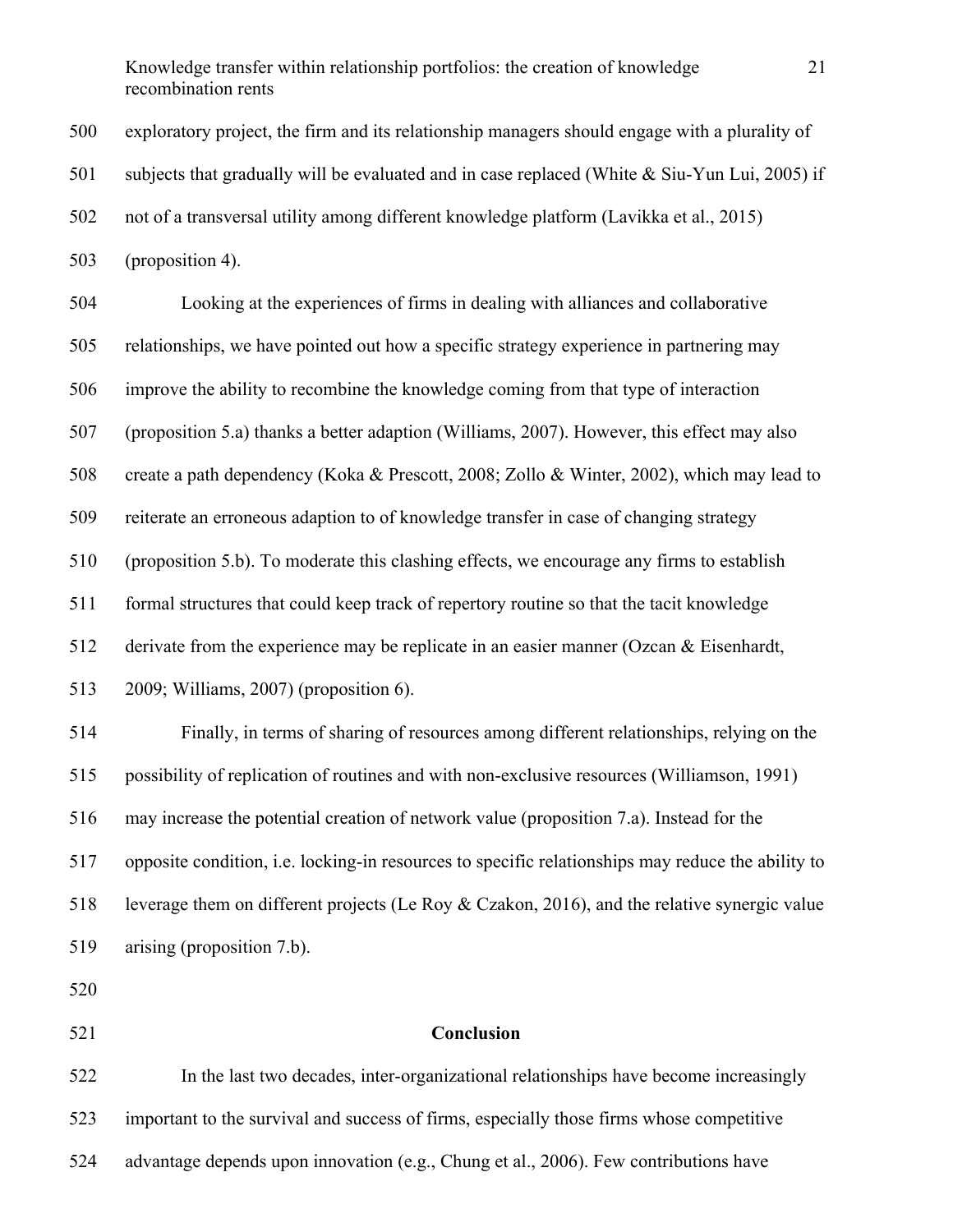| 525 | approached in a comprehensive way the problem of potential transfers of knowledge within a       |
|-----|--------------------------------------------------------------------------------------------------|
| 526 | portfolio of relationships. The prevalent literature deals with partnerships individually in a   |
| 527 | dyadic perspective even if multiple relations co-exist and thus analyses of this type            |
| 528 | completely disregard potential interactions that multiple ties could have (Lavie, 2009).         |
| 529 | Our work aims to confer a theoretical orienting compass, in the tradition of RV,                 |
| 530 | which propose to a fit (Zajac, Kraatz, & Bresser, 2000) a contingent variable, either internal   |
| 531 | or external, in relation to a firm's relationships portfolio. Contributing to a growing field of |
| 532 | research (e.g., Zhao, 2014), we presented a holistic framework on the network rents,             |
| 533 | especially dedicated to the simultaneous management of more than one tie.                        |
| 534 | Our main contributions to the literature are basically two: first, we clearly defined the        |
| 535 | concept of knowledge recombination rents applied to a firm's inter-organizational portfolio;     |
| 536 | and, second, we inquired which contingencies may hinder or propel the creation of such           |
| 537 | rents. Our concept goes beyond the dyadic relational rents since refers to network rents         |
| 538 | specifically the ones arising from the recombination of knowledge within a firm's ego-           |
| 539 | network. This affirms again that the value of a knowledge transfer is not always and only        |
| 540 | determined by the exchange itself. Rather, such value can be increased after the exchange        |
| 541 | thanks to a recombination with other "pieces" of knowledge obtainable from the firm's            |
| 542 | network, so related to other business relationships (Woolfall, 2006).                            |
| 543 | Regarding our second contribution, a first category of conditions, evolution stage and           |
| 544 | contents of strategy, relates to the internal situation of the firm and how this should be       |
| 545 | aligned with the portfolio structure for boosting recombination of knowledge in the network      |
| 546 | space (internal knowledge recombination rents). The second category of conditions considers      |
| 547 | the portfolio itself. The knowledge transfer can be increased in state of consonance of the      |
| 548 | overall portfolio (actual ties fit) and/or of previous experience (past ties fits) (external     |
| 549 | knowledge recombination rents).                                                                  |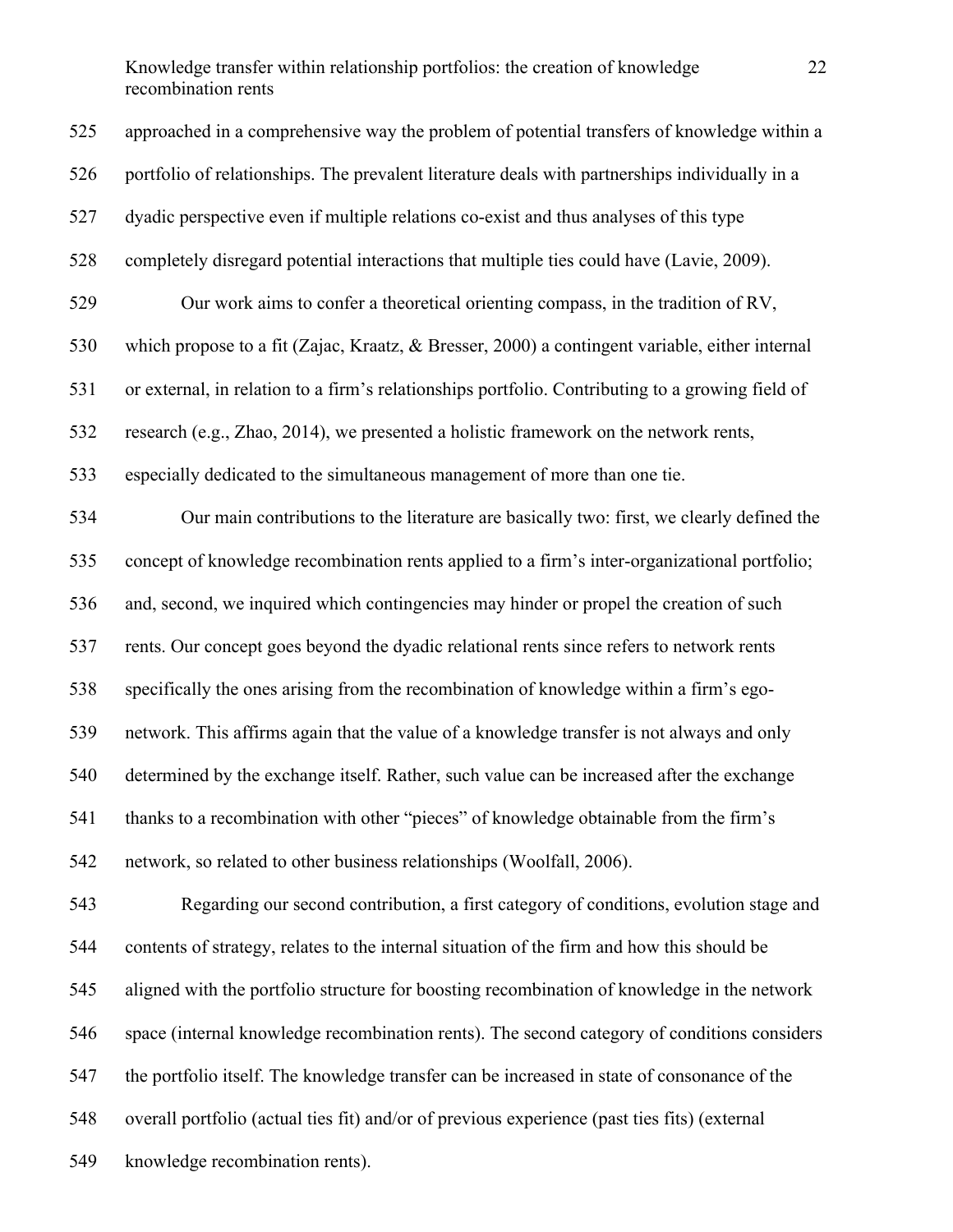The value of our model is to have put together, in a same framework, all the vital attributes to look at, beyond the partnerships dyadic level. Such theoretical contributions combined represent also strong managerial implications of this work; first our work indicates an additional crucial area of attention for relationship managers as much as any other manager involved in external partnerships, such as a R&D director, an alliance manager, a supply chain manger, and not least the whole general direction. Such managers should pay equally attention to the dyadic level of the relation (Dyer & Singh, 1998; Lavie, 2006), which represents the actual value of the relation and of the knowledge transfer, but also to the value that such knowledge can acquire after the exchange, thanks indeed to a recombination. While traditional practitioner-oriented literature about alliance managers (e.g., Lynch, 1993; Spekman, Isabella, & MacAvoy, 2000) considers mostly the first aspect, in recent evolutions (e.g., Zoogah & Peng, 2011) a general emphasis on the adaptive capacity of such a manager to design a coherent portfolio is much more prominent and we echo such claims. Yet, we offered a quite detail and practical tool formed by 7 propositions that should be checked before engaging with a new relationship as detailed reported in the managerial implication section. The possibility of evaluating ex-ante, not only the value of the relationship but also its potential to increase firm performance after the interaction, is a powerful tool at disposition of alliance managers or any other manager deputy to the management of external relationships.

 We see particularly two contexts where our model and its application could be crucial: the first is in relation to a firm with an incumbent position (Christensen & Bower, 1996), that it is not favourable to radically innovate. Thus, the primary task of a relationship manager is structuring a relationship portfolio that can sustain innovation and delivering externally the strategic renewal not achievable internally (e.g., Liebeskind et al., 1996; Rothaermel, 2001). However, in doing so the consideration of the specific past experience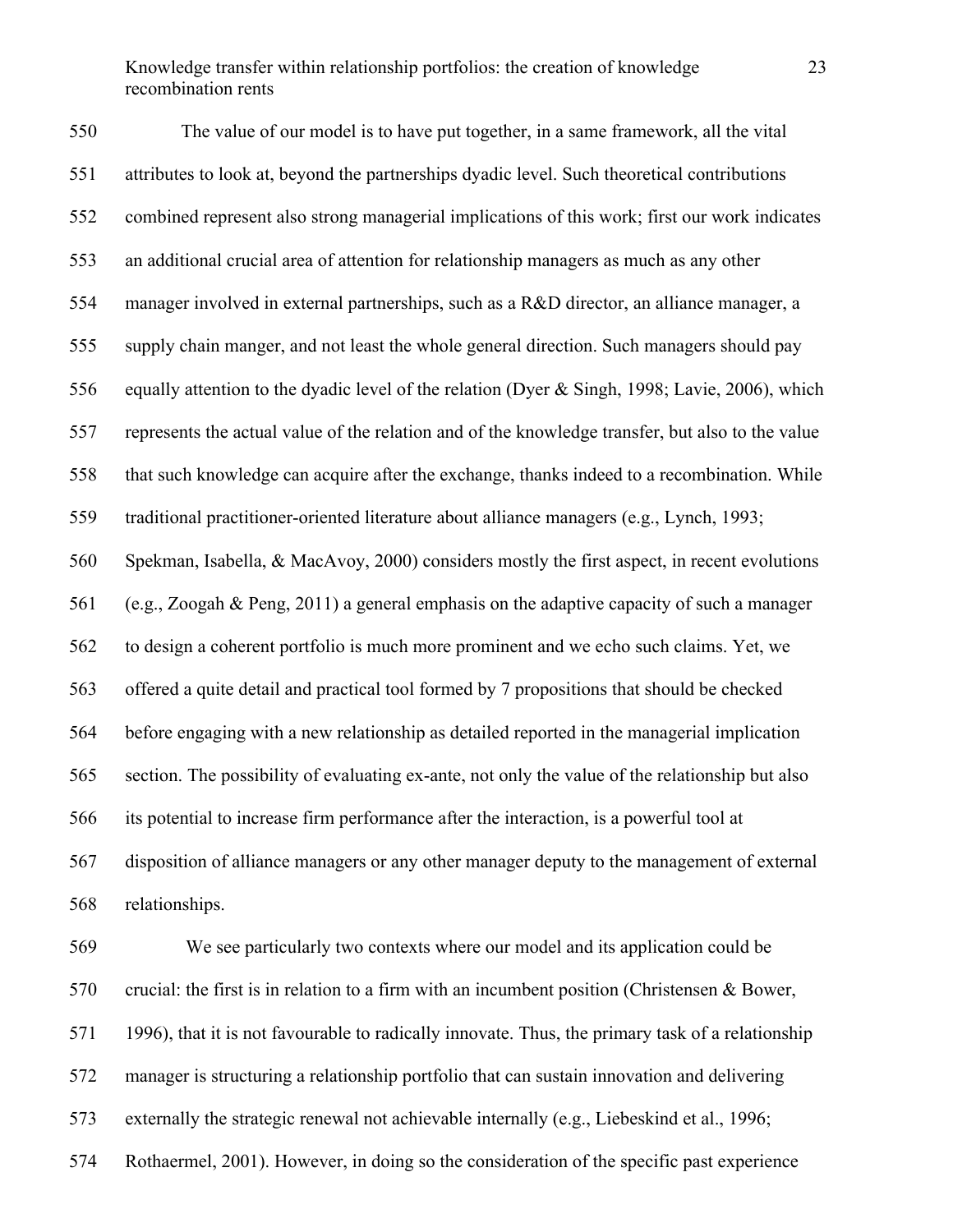should be taken into account, as we shown in our proposition 3 and 4. Yet, a manager should try to continuously renovate the geometry of its relationship portfolio, as shown in proposition 2 (.a, .b, .c).

 The ability of a manager to control in advance the impacts of a new collaboration results similarly crucial in situations of strong ambiguity, for example where to clearly assess the effects of a relationship the time span is quite long. Examples of this could be referred to the biotechnology sector where a trial conclusion and the related approval from the public agency (e.g. Food and Drug Agency (FDA) in U.S.) may take years, usually more than ten; a period long enough to seriously compromise the ability company to survive if a wrong relationship is started. The possibility of having an ex-ante detailed evaluation of the fit of a new collaboration with the regards of the overall portfolio structure, can reduce the risk of uncertainty and the negative effects.

 Further research in relation to our study can be moved in two directions: an interpretation of the appropriation scheme for the knowledge recombination rents, moving from a potential to a concrete level of incremented firm performance. Also, an empirical validation of our proposition must be done to strengthen our results. One good applicative example is represented by the whole technology- and knowledge-intense sector such as the biotechnology and pharmaceutics, internet of things (IoT) and the 2.0 web (e.g., Caputo, Marzi, & Pellegrini, 2016; Trequattrini, Shams, Lardo, & Lombardi, 2016). Moreover, future research could investigate the impact of knowledge recombination rents in the different phases of a maturity stage of firm, particularly, it would be interesting to understand how they would impact phases of crisis, decline and rejuvenation (e.g., McKinley, 1993; Stopford & Baden-Fuller, 1990).

 A limitation of our study is the broad generalization that we made in our propositions, which can be affected also by other conditions independent from what we have called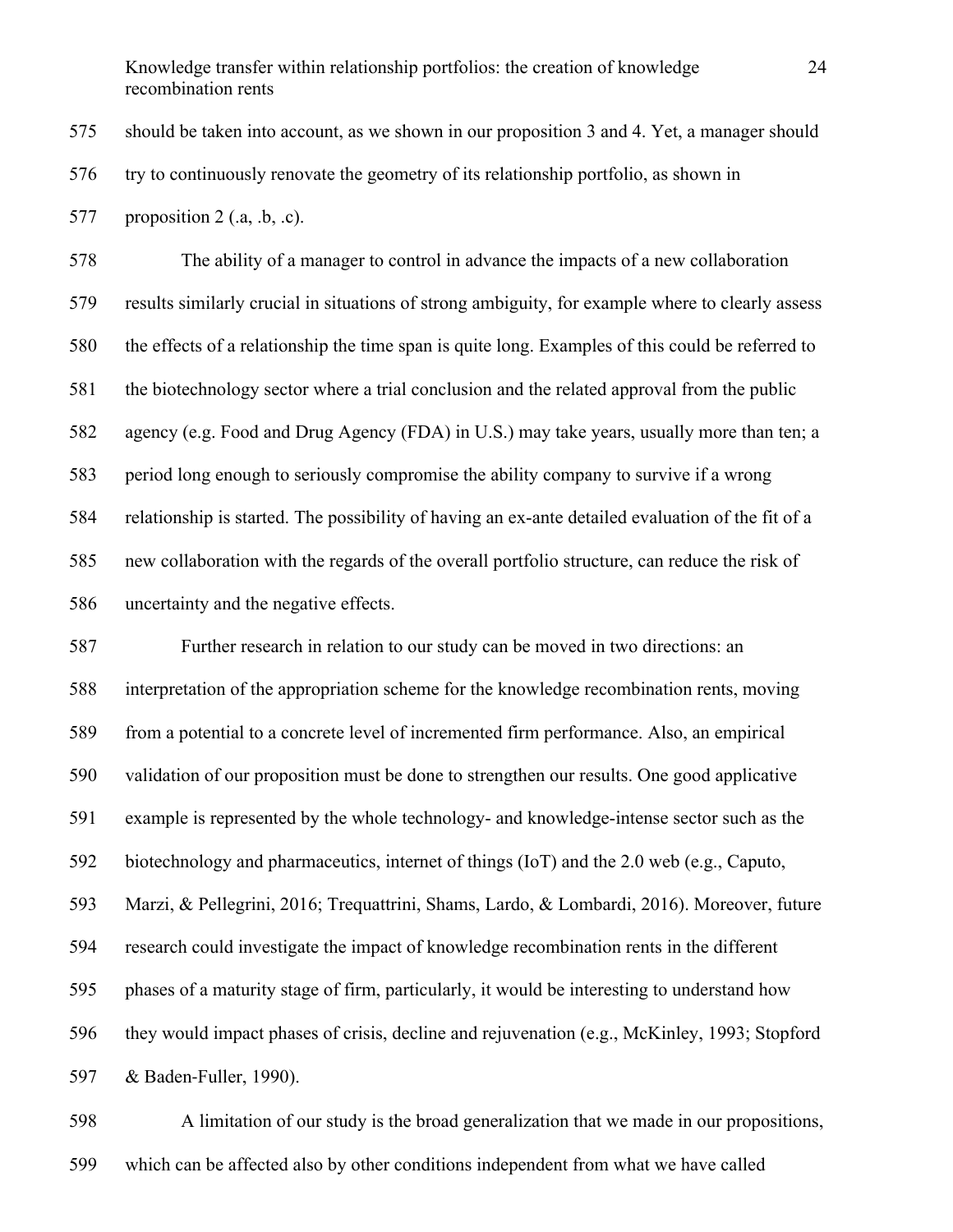- internal and external fits. These considerations are rooted in the general environments, like a
- balancing effect in the relationship portfolio pertinent to the geographic localization of the
- 602 firm (the cluster or district effect) (Lacam  $\&$  Salvetat, 2017) or the structural situation of the
- industry which can widely change the general proactive orientation of those engaging in
- partnerships.
- 
-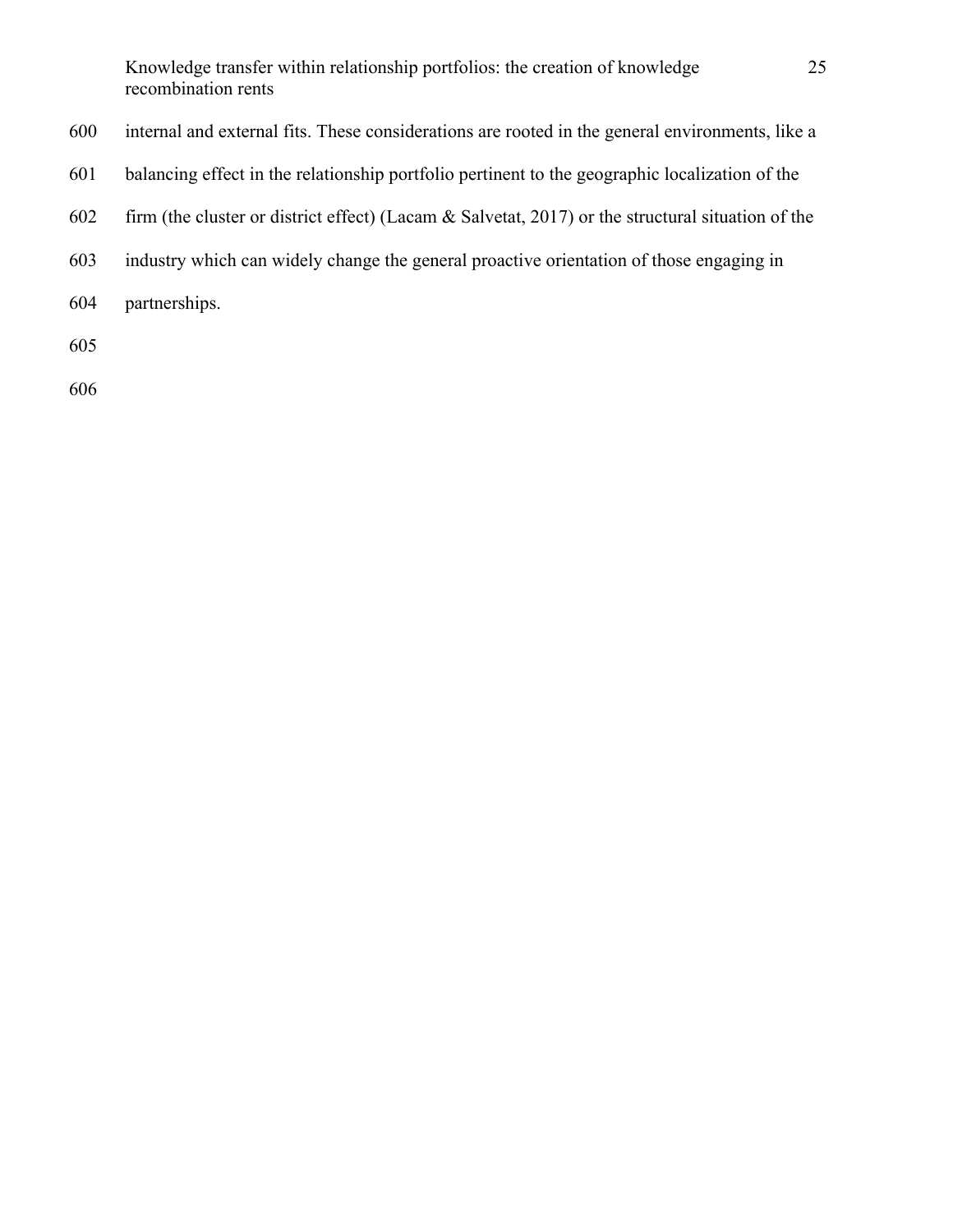| 607 | <b>References</b>                                                                         |
|-----|-------------------------------------------------------------------------------------------|
| 608 | Abatecola, G., Cafferata, R., & Poggesi, S. (2012). Arthur Stinchcombe's "liability of    |
| 609 | newness": contribution and impact of the construct. Journal of Management History,        |
| 610 | $18(4)$ , 402-418.                                                                        |
| 611 | Batocchio, A., Ghezzi, A., & Rangone, A. (2016). A method for evaluating business models  |
| 612 | implementation process. Business Process Management Journal, 22(4), 712–735.              |
| 613 | Burt, R. S. (1992). Structural Holes: The Social Structure of Competition. Boston, MA:    |
| 614 | Harvard University Press.                                                                 |
| 615 | Burt, R. S. (2000). The network structure of social capital. Research in Organizational   |
| 616 | Behavior, 22, 345–423.                                                                    |
| 617 | Capaldo, A. (2007). Networking structure and innovation: The leveraging of a dual network |
| 618 | as a distinctive relational capability. Strategic Management Journal, 28(6), 585–608.     |
| 619 | Caputo, A., Marzi, G., & Pellegrini, M.M. (2016). The Internet of Things in Manufacturing |
| 620 | Innovation Processes: Development and Application of a Conceptual Framework,              |
| 621 | Business Process Management Journal, 22(2), 383-402.                                      |
| 622 | Christensen, C. M., & Bower, J. L. (1996). Customer power, strategic investment, and the  |
| 623 | failure of leading firms. Strategic Management Journal, 197–218.                          |
| 624 | Chung, Q. B., Luo, W., & Wagner, W. P. (2006). Strategic alliance of small firms in       |
| 625 | knowledge industries: A management consulting perspective. Business Process               |
| 626 | Management Journal, 12(2), 206-233.                                                       |
| 627 | Davidsson, P., & Honig, B. (2003). The role of social and human capital among nascent     |
| 628 | entrepreneurs. Journal of Business Venturing, 18(3), 301–331.                             |
| 629 | Durand, R., Bruyaka, O., & Mangematin, V. (2008). Do science and money go together? The   |
| 630 | case of the French biotech industry. Strategic Management Journal, 29(12), 1281–1299.     |

Dyer, J. H., & Nobeoka, K. (2000). Creating and managing a high-performance knowledge-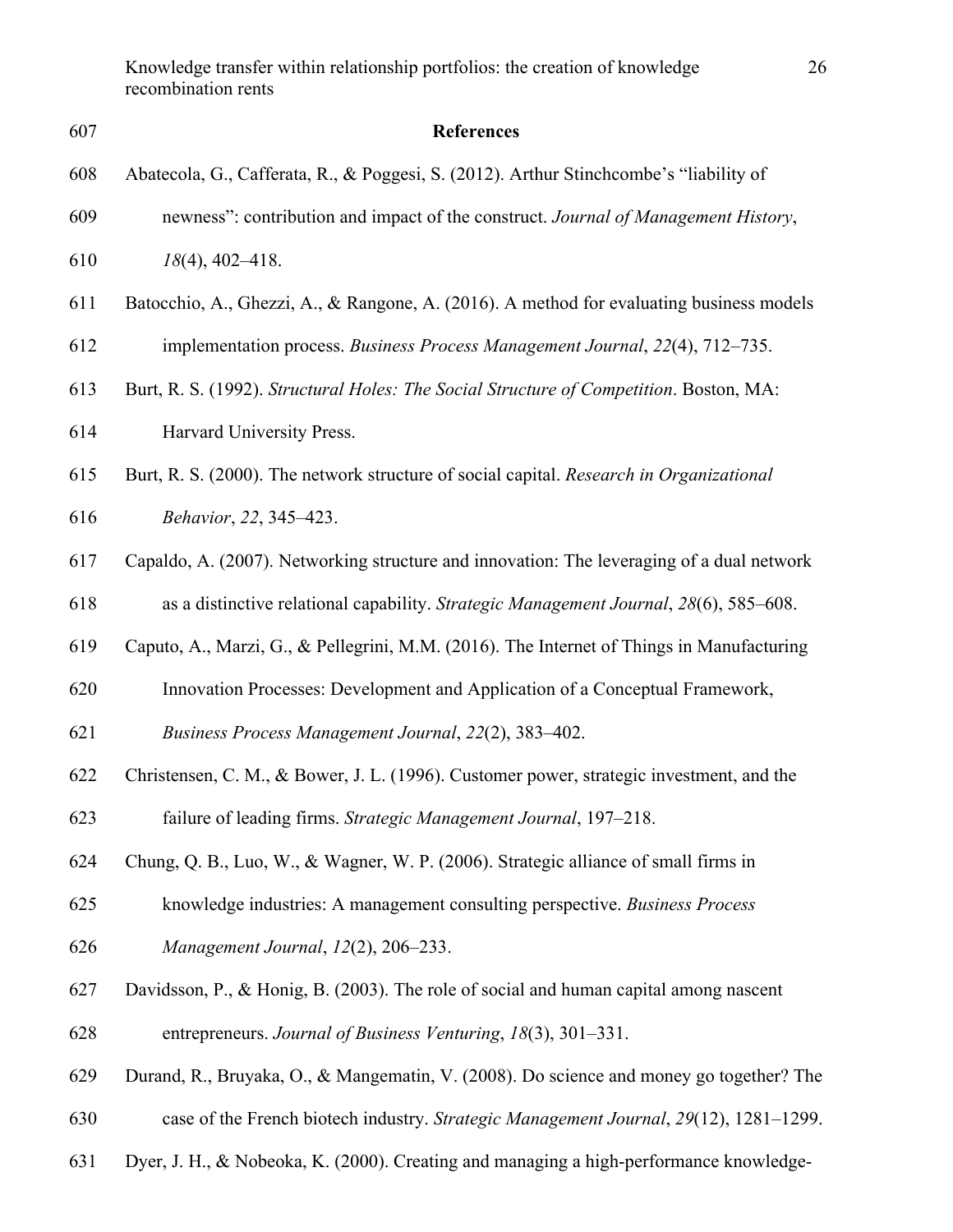- sharing network: the Toyota case. *Strategic Management Journal*, 345–367.
- Dyer, J. H., & Singh, H. (1998). The relational view: Cooperative strategy and sources of
- interorganizational competitive advantage. *Academy of Management Review*, *23*(4),
- 660–679.
- Finkelstein, S. (2009). The effects of strategic and market complementarity on acquisition
- performance: Evidence from the US commercial banking industry, 1989–2001. *Strategic*
- *Management Journal*, *30*(6), 617–646.
- Gargiulo, M., & Benassi, M. (2000). Trapped in your own net? Network cohesion, structural
- holes, and the adaptation of social capital. *Organization Science*, *11*(2), 183–196.
- Gulati, R. (1998). Alliances and Networks. *Strategic Management Journal*, *19*(4), 292–317.
- Gulati, R., Lavie, D., & Singh, H. (2009). The nature of partnering experience and the gains from alliances. *Strategic Management Journal*, *30*(11), 1213–1233.
- Gupta, A. K., Smith, K. G., & Shalley, C. E. (2006). The interplay between exploration and exploitation. *Academy of Management Journal*, *49*(4), 693–706.
- Hanlon, D., & Saunders, C. (2007). Marshaling Resources to Form Small New Ventures:
- Toward a More Holistic Understanding of Entrepreneurial Support. *Entrepreneurship*
- *Theory and Practice*, *31*(4), 619–641.
- Hansen, E. L. (1995). Entrepreneurial networks and new organization growth.
- *Entrepreneurship: Theory and Practice*, *19*(4), 7–20.
- Heimeriks, K. H., & Duysters, G. (2007). Alliance capability as a mediator between
- experience and alliance performance: An empirical investigation into the alliance
- capability development process. *Journal of Management Studies*, *44*(1), 25–49.
- Heimeriks, K. H., Klijn, E., & Reuer, J. J. (2009). Building capabilities for alliance
- portfolios. *Long Range Planning*, *42*(1), 96–114.
- Hine, D., & Kapeleris, J. (2006). *Innovation and entrepreneurship in biotechnology, an*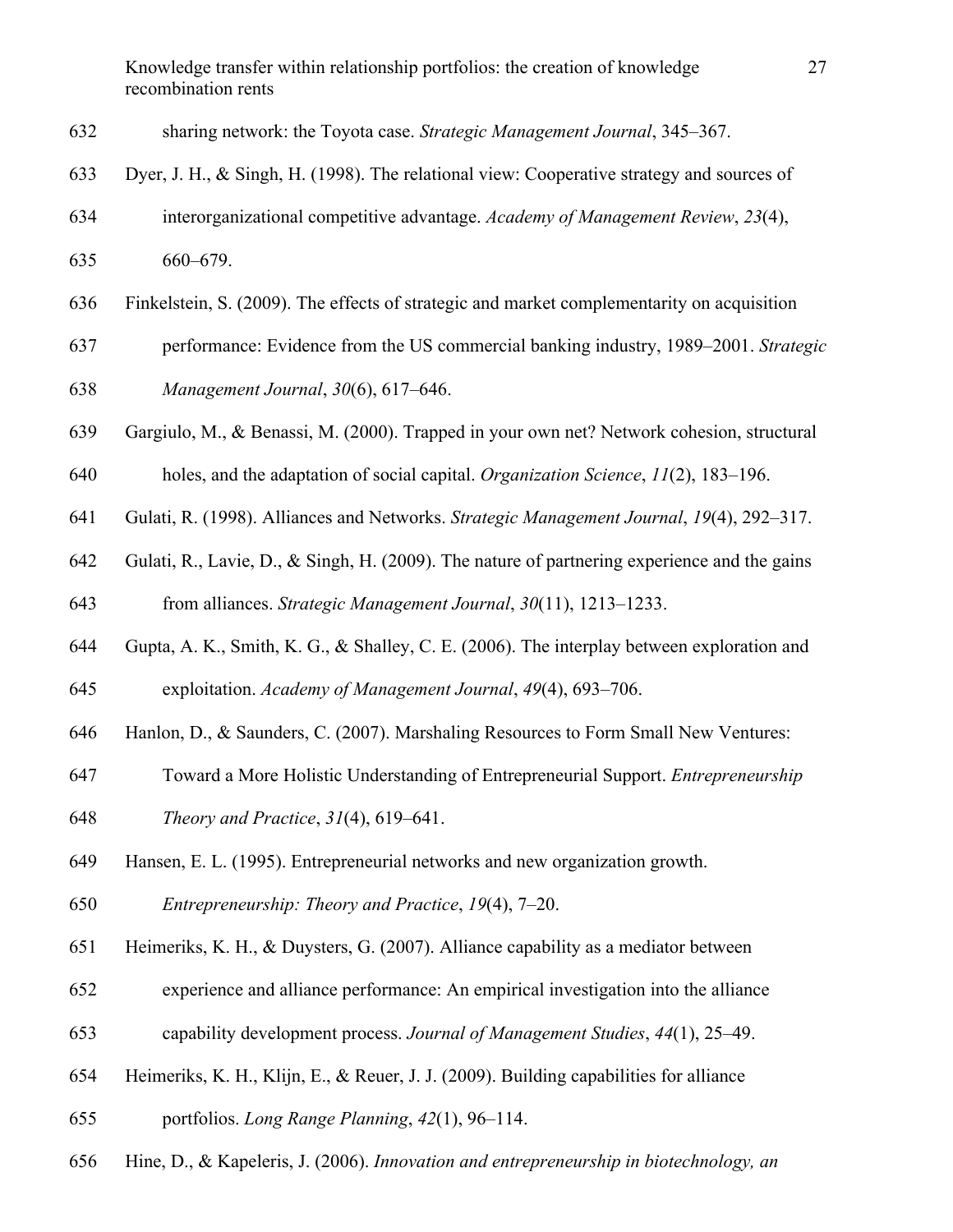- *international perspective: Concepts, theories and cases*. Edward Elgar Publishing.
- Hoang, H., & Antoncic, B. (2003). Network-based research in entrepreneurship: A critical
- review. *Journal of Business Venturing*, *18*(2), 165–187.
- Holmberg, S. R., & Cummings, J. L. (2009). Building successful strategic alliances: strategic
- process and analytical tool for selecting partner industries and firms. *Long Range*
- *Planning*, *42*(2), 164–193.
- Huggins, R. (2010). Forms of Network Resource: Knowledge Access and the Role of Inter-
- Firm Networks. *International Journal of Management Reviews*, *12*(3), 335–352.
- Jiang, R. J., Tao, Q. T., & Santoro, M. D. (2010). Alliance portfolio diversity and firm
- performance. *Strategic Management Journal*, *31*(10), 1136–1144.
- Jin-Hai, L., Anderson, A. R., & Harrison, R. T. (2003). The evolution of agile manufacturing. *Business Process Management Journal*, *9*(2), 170–189.
- Kale, P., & Singh, H. (2007). Building firm capabilities through learning: the role of the
- alliance learning process in alliance capability and firm-level alliance success. *Strategic*
- *Management Journal*, *28*(10), 981–1000.
- Kale, P., & Singh, H. (2009). Managing strategic alliances: what do we know now, and
- where do we go from here? *The Academy of Management Perspectives*, 45–62.
- Kogut, B. (2000). The network as knowledge: Generative rules and the emergence of
- structure. *Strategic Management Journal*, 405–425.
- Kogut, B., & Zander, U. (1992). Knowledge of the firm, combinative capabilities, and the replication of technology. *Organization Science*, *3*(3), 383–397.
- Koka, B. R., & Prescott, J. E. (2008). Designing Alliance Networks: The Influence Of
- Network Position, Environmental Change, And Strategy On Firm Performance.
- *Strategic Management Journal*, *29*(6), 639–661.
- Koza, M. P., & Lewin, A. Y. (1998). The co-evolution of strategic alliances. *Organization*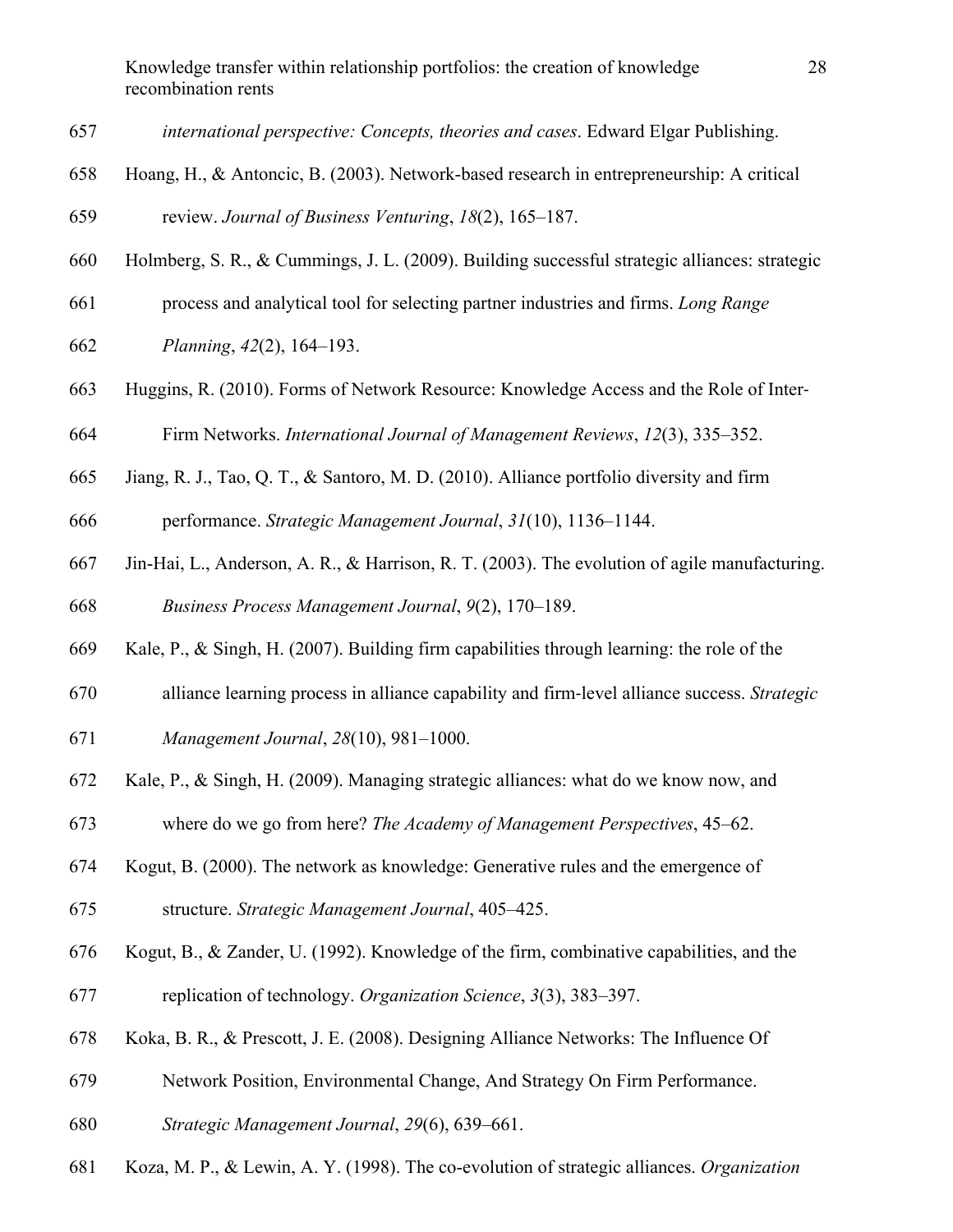- *Science*, *9*(3), 255–264.
- Lacam, J. S., & Salvetat, D. (2017). The complexity of co-opetitive networks. *Business*

*Process Management Journal*, *23*(1), 176–195.

- Lavie, D. (2006). The competitive advantage of interconnected firms: An extension of the
- resource-based view. *Academy of Management Review*, *31*(3), 638–658.
- Lavie, D. (2009). Capturing value from alliance portfolios. *Organizational Dynamics*, *38*(1), 26–36.
- Lavie, D., & Rosenkopf, L. (2006). Balancing exploration and exploitation in alliance

formation. *Academy of Management Journal*, *49*(4), 797–818.

- Lavikka, R., Smeds, R., & Jaatinen, M. (2015). A process for building inter-organizational
- contextual ambidexterity. *Business Process Management Journal*, *21*(5), 1140–1161.
- Le Roy, F., & Czakon, W. (2016). Managing coopetition: the missing link between strategy and performance. *Industrial Marketing Management*, *53*, 3–6.
- LeLoarne, S., & Maalaoui, A. (2015). How high-tech entrepreneurs bricole the evolution of
- business process management for their activities. *Business Process Management*
- *Journal*, *21*(1), 152–171.
- Liebeskind, J. P., Oliver, A. L., Zucker, L., & Brewer, M. (1996). Social networks, learning,
- and flexibility: Sourcing scientific knowledge in new biotechnology firms. *Organization*
- *Science*, *7*(4), 428–443.
- Lorenzoni, G., & Lipparini, A. (1999). The leveraging of interfirm relationships as a
- distinctive organizational capability: a longitudinal study. *Strategic Management*
- *Journal*, 317–338.
- Lynch, R. P. (1993). *Business alliances guide: The hidden competitive weapon*. Wiley.
- MacMillan, I. C., Siegel, R., & Narasimha, P. N. S. (1985). Criteria used by venture
- capitalists to evaluate new venture proposals. *Journal of Business Venturing*, *1*(1), 119–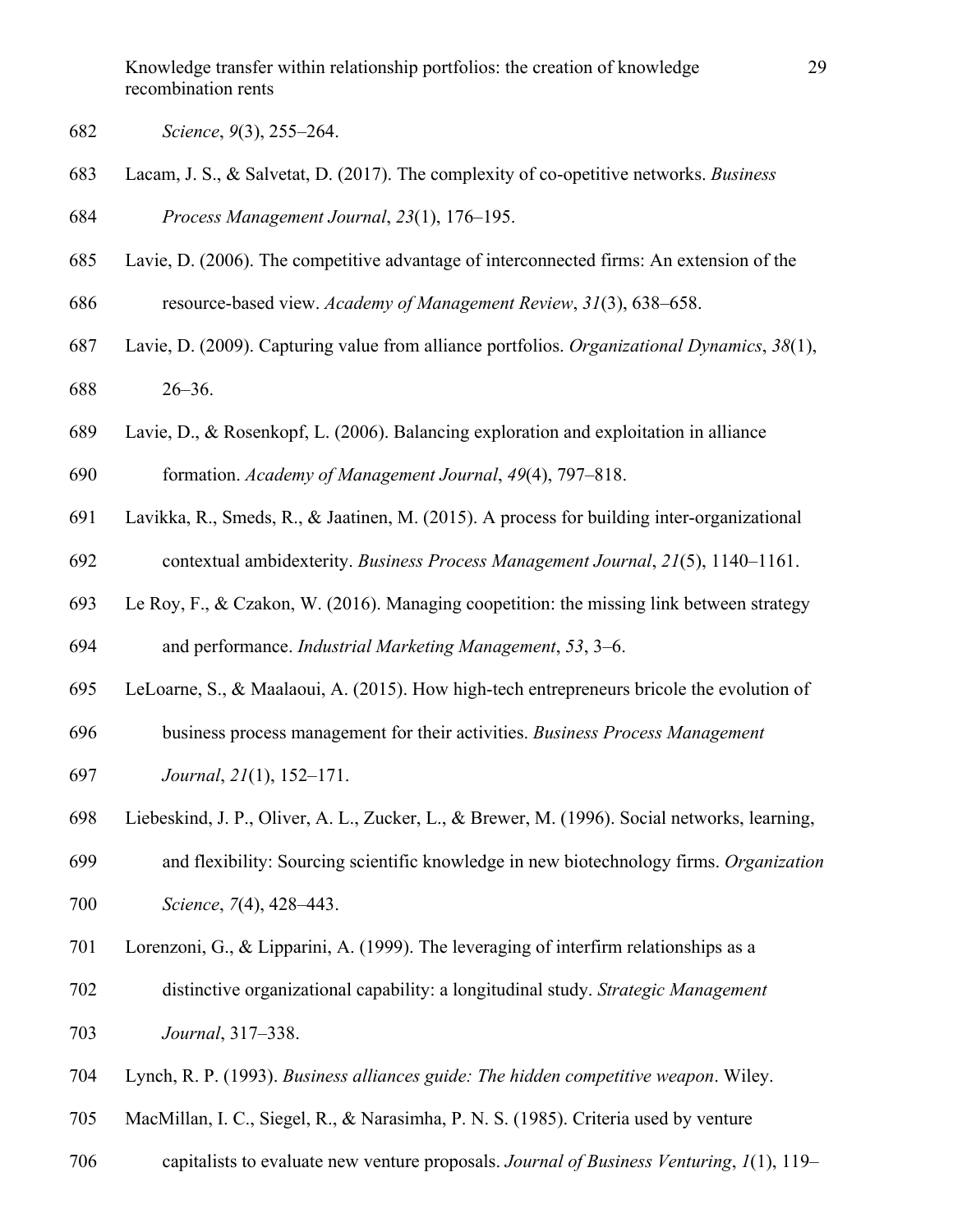- 128.
- March, J. G. (1991). Exploration and exploitation in organizational learning. *Organization Science*, *2*(1), 71–87.
- McKinley, W. (1993). Organizational decline and adaptation: Theoretical controversies.
- *Organization Science*, *4*(1), 1–9.
- Nelson, R. R., & Winter, S. G. (2009). *An evolutionary theory of economic change*. harvard university press.
- Obstfeld, D. (2005). Social networks, the tertius iungens orientation, and involvement in

innovation. *Administrative Science Quarterly*, *50*(1), 100–130.

- Ozcan, P., & Eisenhardt, K. M. (2009). Origin of alliance portfolios: Entrepreneurs, network
- strategies, and firm performance. *Academy of Management Journal*, *52*(2), 246–279.
- Parise, S., & Casher, A. (2003). Alliance portfolios: Designing and managing your network
- of business-partner relationships. *The Academy of Management Executive*, *17*(4), 25–39.
- Pett, T. L., & Clay Dibrell, C. (2001). A process model of global strategic alliance formation. *Business Process Management Journal*, *7*(4), 349–364.
- Phelps, C. C. (2010). A longitudinal study of the influence of alliance network structure and
- composition on firm exploratory innovation. *Academy of Management Journal*, *53*(4), 890–913.
- Podolny, J. M., & Baron, J. N. (1997). Resources and relationships: Social networks and
- mobility in the workplace. *American Sociological Review*, 673–693.
- Powell, W. W., Koput, K. W., & Smith-Doerr, L. (1996). Interorganizational Collaboration
- and the Locus of Innovation: Networks of Learning in Biotechnology. *Administrative*
- *Science Quarterly*, *41*(1), 116–145.
- Pratono, A. H. (2016). Strategic orientation and information technological turbulence:
- Contingency perspective in SMEs. *Business Process Management Journal*, *22*(2), 368–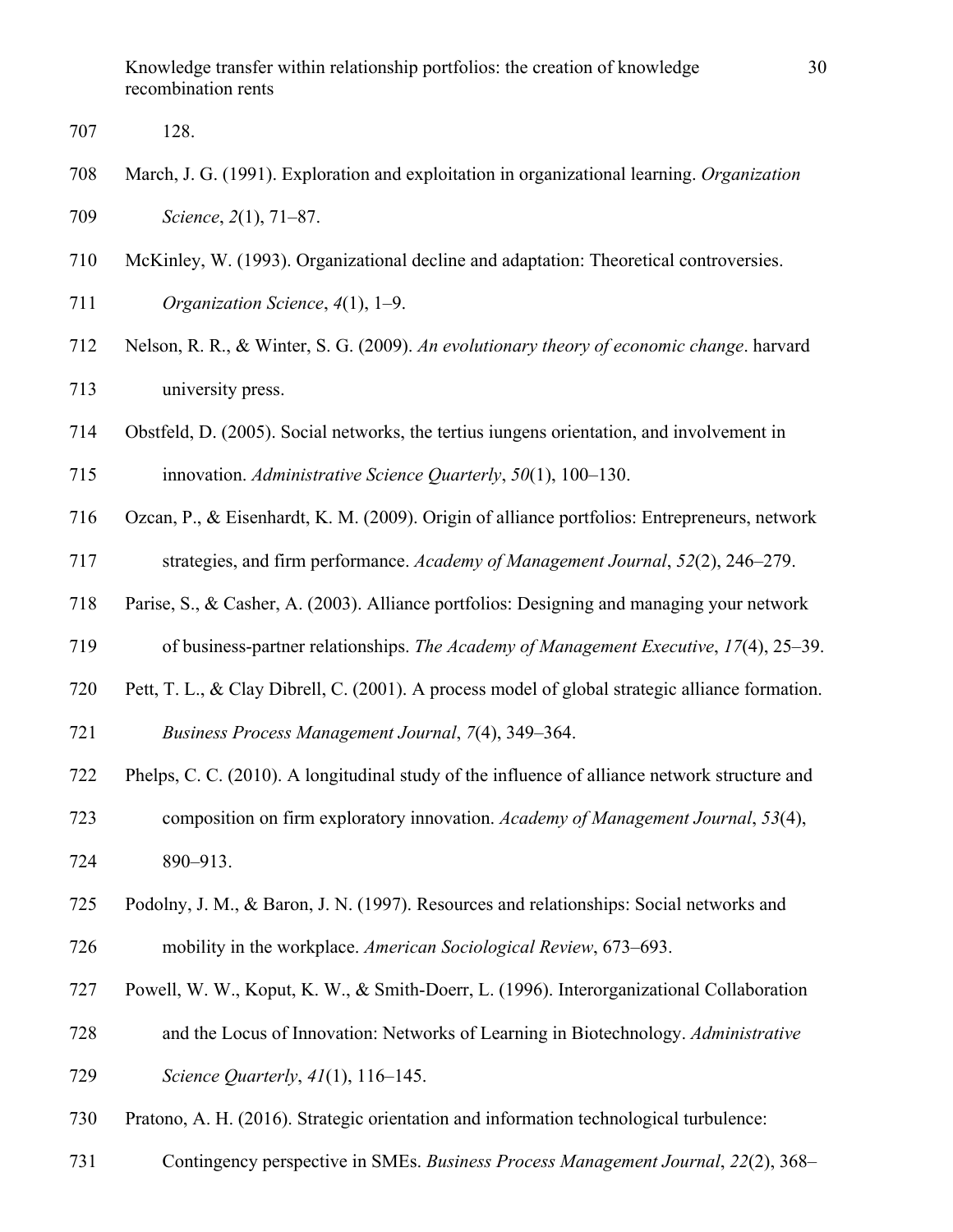- 382.
- Provan, K. G., Fish, A., & Sydow, J. (2007). Interorganizational networks at the network
- level: A review of the empirical literature on whole networks. *Journal of Management*,
- *33*(3), 479–516.
- Reagans, R., & McEvily, B. (2003). Network structure and knowledge transfer: The effects
- of cohesion and range. *Administrative Science Quarterly*, *48*(2), 240–267.
- Rothaermel, F. T. (2001). Incumbent's advantage through exploiting complementary assets
- via interfirm cooperation. *Strategic Management Journal*, *22*(6-7), 687–699.
- Rothaermel, F. T., & Deeds, D. L. (2004). Exploration and exploitation alliances in
- biotechnology: A system of new product development. *Strategic Management Journal*,
- *25*(3), 201–221.
- Sidhu, J. S., Commandeur, H. R., & Volberda, H. W. (2007). The multifaceted nature of

exploration and exploitation: Value of supply, demand, and spatial search for

- innovation. *Organization Science*, *18*(1), 20–38.
- Spekman, R. E., Isabella, L. A., & MacAvoy, T. C. (2000). *Alliance competence: Maximizing*
- *the value of your partnerships*. John Wiley & Sons.
- Stopford, J. M., & Baden-Fuller, C. (1990). Corporate rejuvenation. *Journal of Management Studies*, *27*(4), 399–415.
- Stuart, T. E., Hoang, H., & Hybels, R. C. (1999). Interorganizational endorsements and the
- performance of entrepreneurial ventures. *Administrative Science Quarterly*, *44*(2), 315– 349.
- Tiwana, A. (2008). Do Bridging Ties Complement Strong Ties? An Empirical Examination
- Of Alliance Ambidexterity. *Strategic Management Journal*, *29*(3), 251–272.
- Trequattrini, R., Shams, R., Lardo, A., & Lombardi, R. (2016). Risk of an epidemic impact
- when adopting the Internet of Things: The role of sector-based resistance. *Business*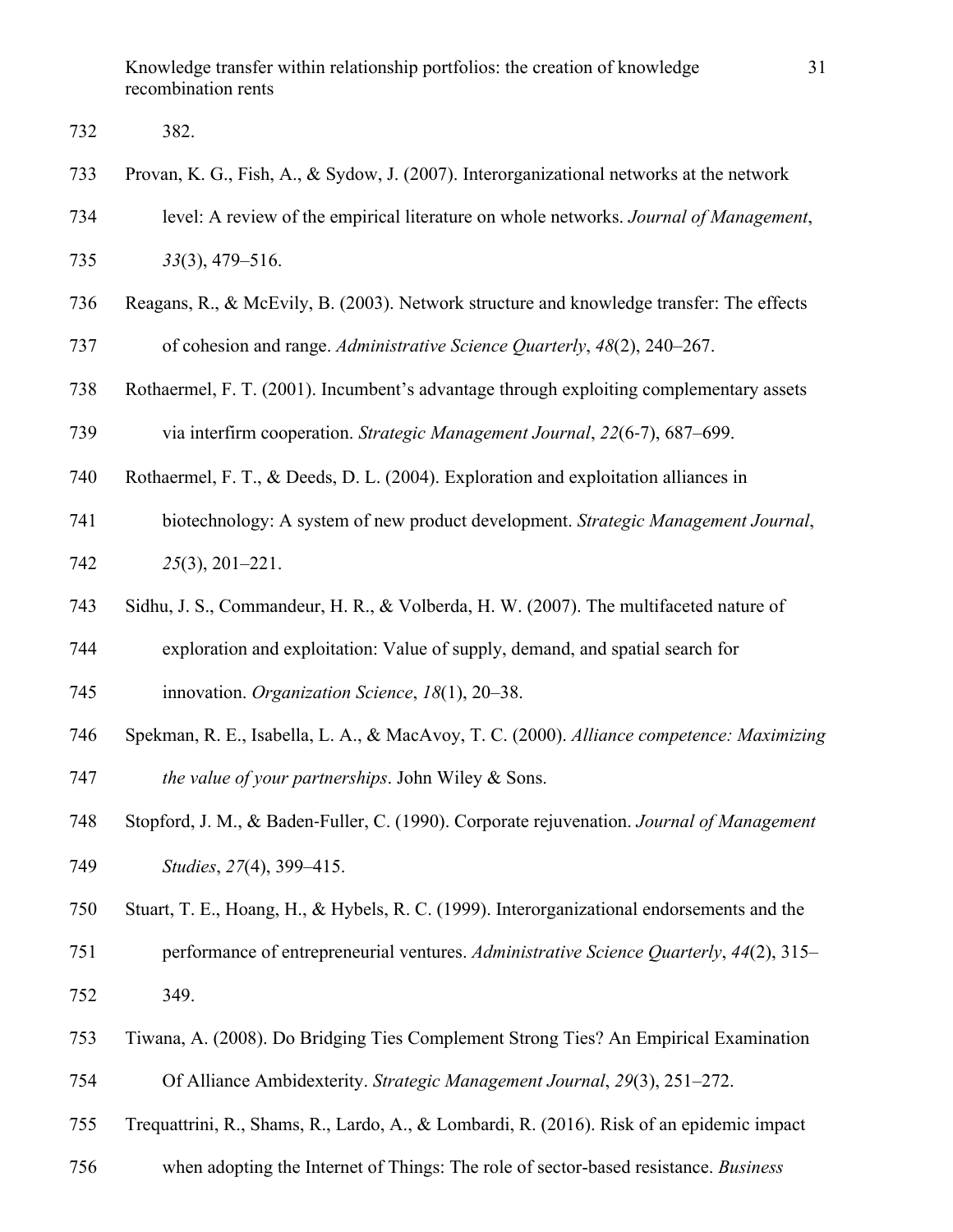- *Process Management Journal*, *22*(2), 403–419.
- Uzzi, B. (1997). Social structure and competition in interfirm networks: The paradox of
- embeddedness. *Administrative Science Quarterly*, *42*(1), 35–67.
- Vassolo, R. S., Anand, J., & Folta, T. B. (2004). Non-additivity in portfolios of exploration
- activities: A real options-based analysis of equity alliances in biotechnology. *Strategic*
- *Management Journal*, *25*(11), 1045–1061.
- Wassmer, U. (2010). Alliance portfolios: A review and research agenda. *Journal of*
- *Management*, *36*(1), 141–171.
- White, S., & Siu-Yun Lui, S. (2005). Distinguishing costs of cooperation and control in
- alliances. *Strategic Management Journal*, *26*(10), 913–932.
- Williams, C. (2007). Transfer in context: Replication and adaptation in knowledge transfer

relationships. *Strategic Management Journal*, *28*(9), 867–889.

- Williamson, O. E. (1975). 1975 Markets and hierarchies New York: Free Press.
- Williamson, O. E. (1991). Comparative economic organization: The analysis of discrete
- structural alternatives. *Administrative Science Quarterly*, 269–296.
- Woolfall, D. (2006). A game and network perspective on m-business partnerships. *Business Process Management Journal*, *12*(3), 265−280.
- Yamakawa, Y., Yang, H., & Lin, Z. J. (2011). Exploration versus exploitation in alliance
- portfolio: Performance implications of organizational, strategic, and environmental fit.
- *Research Policy*, *40*(2), 287–296.
- Yang, H., Lin, Z. J., & Lin, Y. L. (2010). A multilevel framework of firm boundaries: firm
- characteristics, dyadic differences, and network attributes. *Strategic Management*
- *Journal*, *31*(3), 237–261.
- Yli-Renko, H., Autio, E., & Sapienza, H. J. (2001). Social capital, knowledge acquisition,
- and knowledge exploitation in young technology-based firms. *Strategic Management*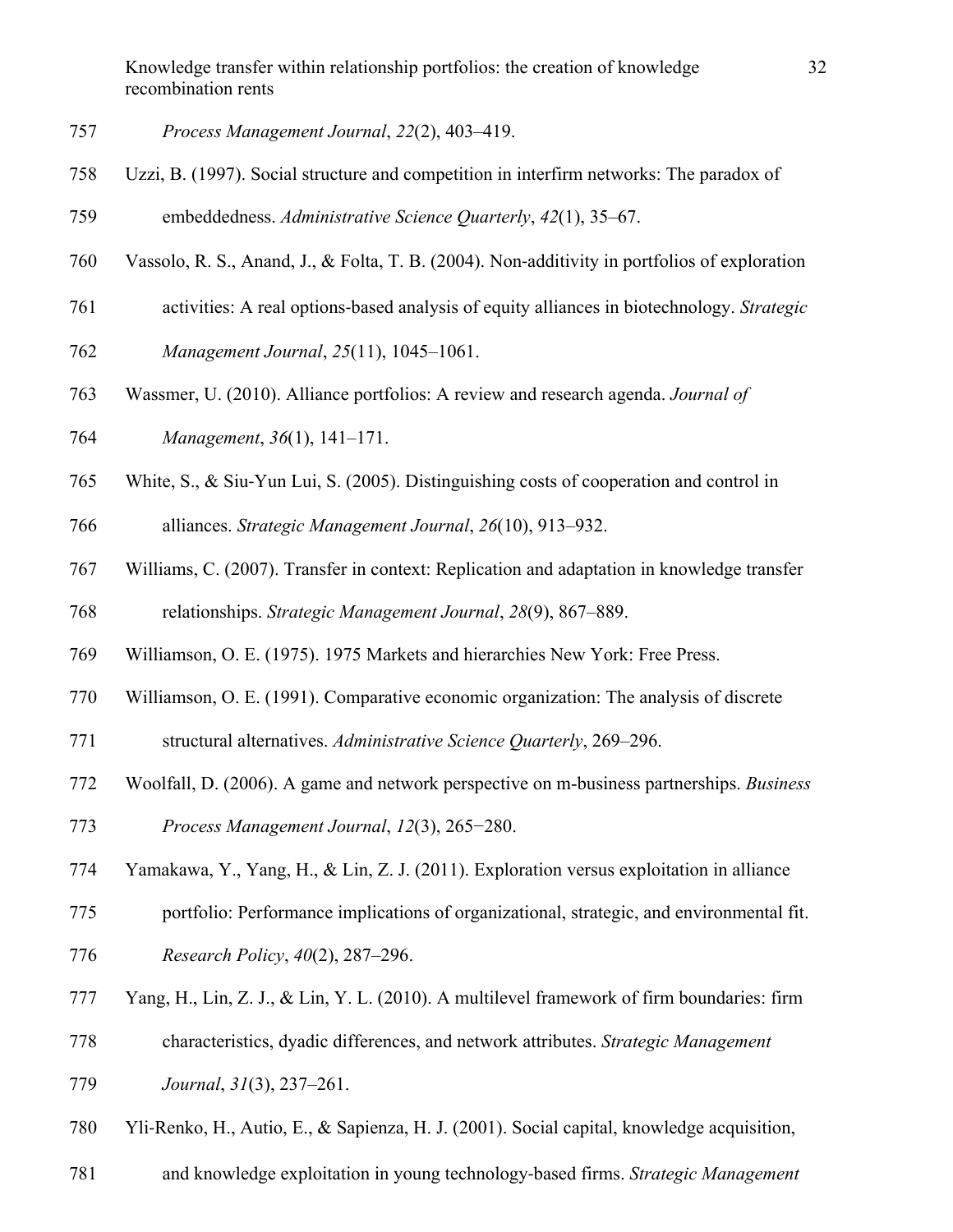- *Journal*, *22*(6-7), 587–613.
- Zaheer, A., & Bell, G. G. (2005). Benefiting from network position: firm capabilities,
- structural holes, and performance. *Strategic Management Journal*, *26*(9), 809–825.
- https://doi.org/10.1002/smj.482
- Zahra, S. A. (2010). Harvesting family firms' organizational social capital: A relational

perspective. *Journal of Management Studies*, *47*(2), 345–366.

- Zajac, E. J., Kraatz, M. S., & Bresser, R. K. F. (2000). Modeling the dynamics of strategic fit:
- A normative approach to strategic change. *Strategic Management Journal*, 429–453.
- Zhao, F. (2014). A holistic and integrated approach to theorizing strategic alliances of small
- and medium-sized enterprises. *Business Process Management Journal*, *20*(6), 887–905.
- Zimmerman, M. A., & Zeitz, J. G. (2002). Beyond Survival: Achieving New Venture Growth
- by Building Legitimacy. *Academy of Management Review*, *27*(3), 414–431.
- Zollo, M., & Winter, S. G. (2002). Deliberate learning and the evolution of dynamic
- capabilities. *Organization Science*, *13*(3), 339–351.
- Zoogah, D. B., & Peng, M. W. (2011). What determines the performance of strategic alliance
- managers? Two lens model studies. *Asia Pacific Journal of Management*, *28*(3), 483–
- 508.
-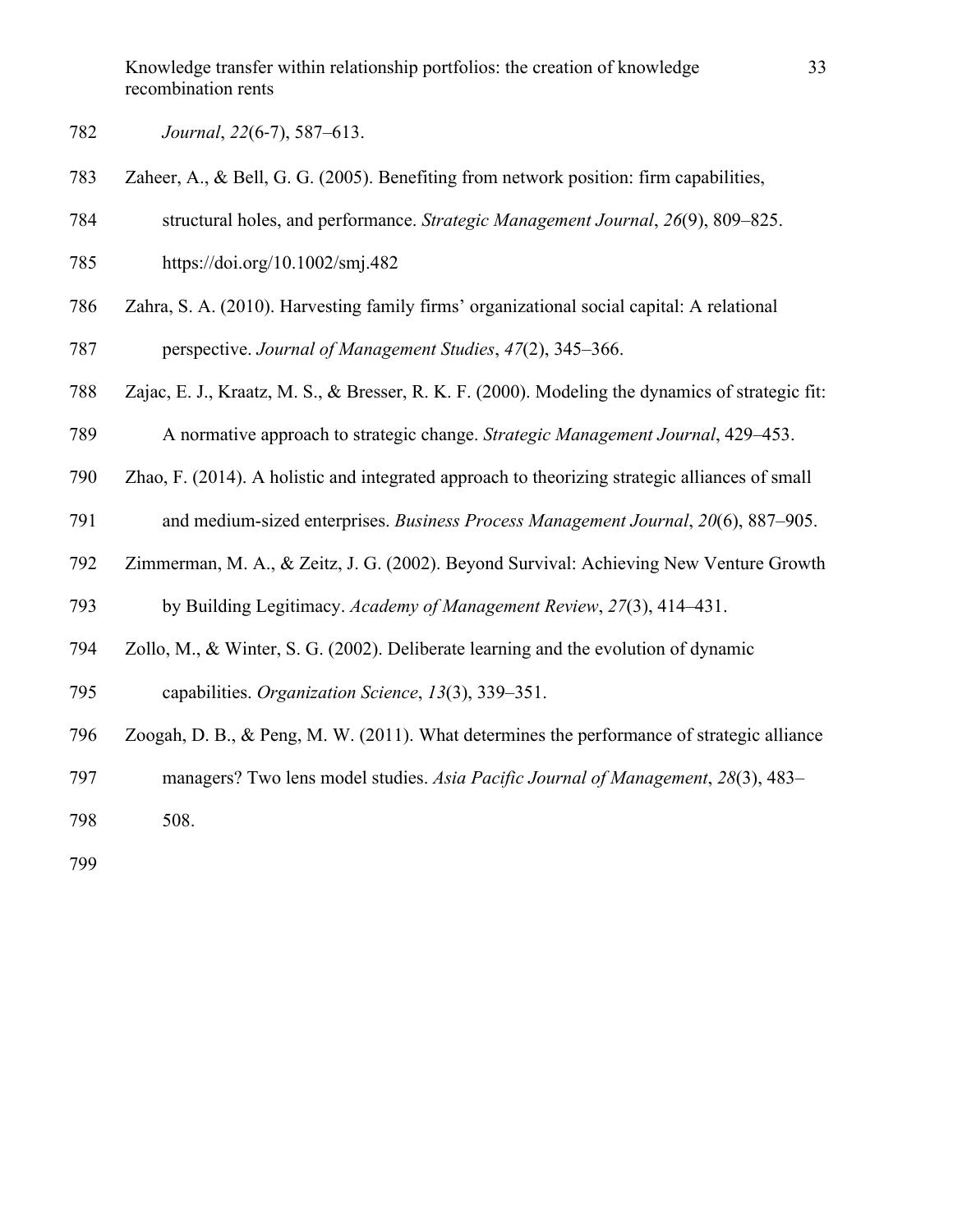#### 800

## 801 **List of Tables**

803

804

805

802 *Table 1.* The "three pillars" of the knowledge recombination rents

| What? | Recombination of knowledge obtained or spilled from a partner with the ones obtained or spilled from<br>one or more partners                                                                                                                         |
|-------|------------------------------------------------------------------------------------------------------------------------------------------------------------------------------------------------------------------------------------------------------|
| How?  | The range of opportunities to recombine derives from the network (Potential knowledge recombination<br>rents), but real recombination happens only into an alliance context with a specific partner (Realized<br>knowledge recombination rents)      |
| When? | To facilitate the process of creation of potential rents, the network should assume specific<br>configurations in accord with endogenous firm conditions (internal fit) and exogenous contingences of<br>the network itself ( <i>external fit</i> ). |

806 *Table 2.* Proposition summary

*Internal fit*

*Proposition 1.a:* In a start-up phase, a portfolio structure with a predominance of bonding ties, which forms a close network structure, will be most favourable to the creation of knowledge recombination rents.

*Proposition 1.b:* In a start-up phase, a portfolio structure with a predominance of bridging ties, which forms a sparse network structure, is unfavourable to the creation of knowledge recombination rents.

*Proposition 2.a:* In a maturity phase, a portfolio structure with a predominance of bonding ties, which forms a close network structure, is favourable to the creation of knowledge recombination rents.

*Proposition 2.b:* In a maturity phase, a portfolio structure with a predominance of bridging ties, which forms a sparse network structure, is favourable to the creation of knowledge recombination rents.

*Proposition 2.c:* In a maturity phase, a portfolio structure with a dual network structure, is more favourable than a sparse network structure to the creation of knowledge recombination rents.

*Proposition 3:* Pursuing an exploitation strategy reinforces the creation of knowledge recombination rents if the firm possesses a close network structure.

*Proposition 4:* Pursuing an exploration strategy reinforces the creation of knowledge recombination rents if the firm possesses a sparse network structure.

*External fit*

*Proposition 5a:* A relationship increases the creation of knowledge recombination rents if a firm possesses a concordant specific experience.

*Proposition 5b:* A relationship hinders the creation of knowledge recombination rents if a firm possesses a nonconcordant specific experience.

*Proposition 6:* A new tie despite its nature can increase the creation of knowledge recombination rents if the firm possesses formal structure and/or routines dedicated to the relationship process.

*Proposition 7a:* A new tie, despite its nature, can ameliorate the creation of knowledge recombination rents if it relies upon shared resources with other ties.